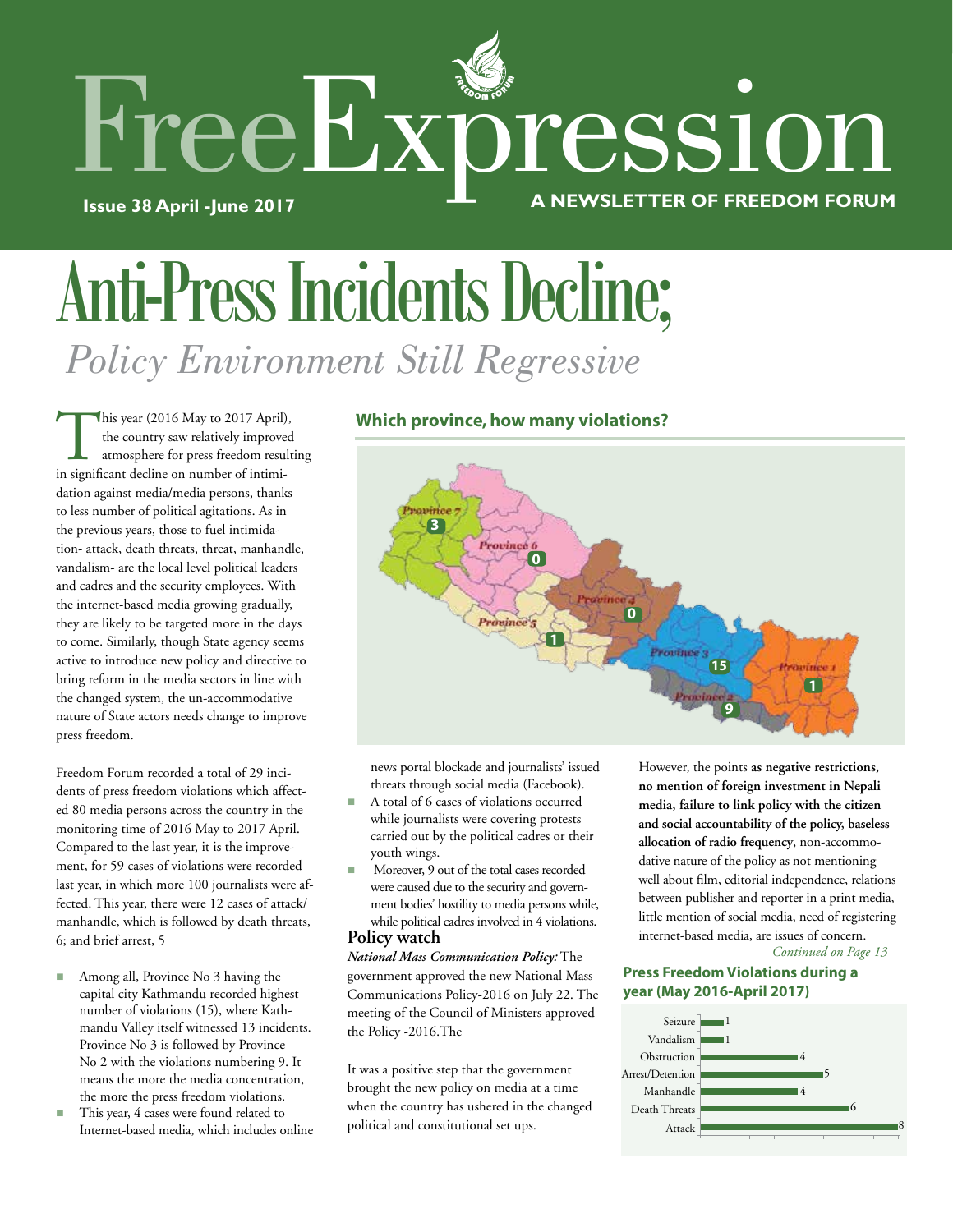### Message from Executive Chief Civic-Government Trust to Achieve SDGs

State restructuring is one of the phenomenal changes<br>
ensured by the new constitution in Nepal. The new<br>
constitution has also provided the three-tier of<br>
government. However, the forms of these governments are tate restructuring is one of the phenomenal changes ensured by the new constitution in Nepal. The new constitution has also provided the three-tier of yet to be functional. The local government is the foundation of the government. As many as 744 local levels have been determined by the government to suit the changed system of governance- the federal set up. It is not however the final, for it can be increased. Despite this, Nepal has recently conducted the elections in 600 local levels. The local level election has not only devolved the authority, long concentrated at the central level, but also empowered people, providing opportunity to exercise their sovereign rights. It also created euphoria among the public igniting hope of change- the change to foster local democracy that helps propel the development activities with their participation. The local democracy would be further strengthened across the country as the government has planned to hold the local level election in the remaining Province No 2 by coming mid September. Once the election is held successfully in Province No 2, the formation of foundational government- the local government- would be complete.

As per the constitutional provision, the country is mandated to hold the two more elections for the provincial and federal (central) parliaments by the end of January 2018. But, here is the problem- the dispute among the political parties on provincial borders. The election for the provincial parliaments should be held by settling the dispute. Another challenge is the determination of constituency. Once the constituency is determined, it paves way to fix the number of representatives in the provincial assembly. Some of the political parties centered on southern plains are still adamant on focusing more on populations than on geography rather than taking these two as equal factors to elect representatives. Similarly, another task pending before the political parties is to determine 165 constituencies for the parliament and federal assembly as mentioned by the constitution. If the political leaderships prepare the atmosphere conducive to election by forbing agreements on the above mentioned issues, Nepal is likely to enter into the new structure by the first quarter of 2018. And it would be the first step towards the exercise of federal democratic republic. The prolonged political transition is however not only obstructing the country to gain the pace as per the expectation but also keeping people aside from enjoying the benefits of the rights ensured by the constitution. In order for the open, transparent and accountable democratic system to advance with positive change in people's lives, the democratic functionaries must be equipped with rights. The major concern facing us at present



is and must be to develop the State mechanisms to suit the democratic values which would help found democratic culture and behaviours.

At a time when the country is undergoing the inclusive and democratic nation building process, we believe that the issues we're engrossed, and campaigning for hold significant importance. Once the foundation of the freedom of expression and opinion are made robust, it would ensure the atmosphere conducive to the political and civil liberties in future. We further do believe that it would create informed citizenry and accountable governance to materialize the dream of socioeconomic changes and prosperity.

The first and foremost interest and concern of Freedom Forum is to see the improved press freedom, continuous watchdog role of media with credibility and professionalism intact, easy and unobstructed access of people to information, free flow of people's views irrespective of community and the region, and the vibrant and safe atmosphere for free reporting. Accountable media makes vital base and human resources for building inclusive and prosperous Nepal. FF has concentrated its attention for this very agenda. We are firm that FF's active and engagement in these issues contributes significantly to the protection of freedom of expression and media fraternity. Since the inception of the FF, we are untiringly working for free flow of information which advocates for open and transparent culture to bring meaningful change in people's lives. This campaign is after all aimed at making Nepal able to achieve the sustainable development goals. In order to achieve this, we wish high level of understanding, trust and cooperation between the civic and government level, so that Nepal could transform into a prosperous nation.

## IFEX AGM & Strategic **Conference**

This year the IFEX network marked 25 years in the defense of freedom of expression and information. Members from around the globe met in Montreal for the 2017 IFEX Strategy Conference held from in Montreal, Canada from June 12 to 15.

During the conference, myriad of issues relating to the FoE and information were raised, discussed and deliberated by the participating members.

The participants were worried over the year rife with regimes inciting hatred and intolerance, with media and even the concept of truth attacked, devalued and undermined. And, at a time when so many rights are tied to internet access, shut-downs are on the rise. Is this the new normal, they wondered.

Similarly, the IFEX update puts its: under the guise of 'populism', authoritarian regimes are inciting hatred and xenophobia, posing a direct threat to freedom of expression and human rights in general. Media are being devalued and undermined. Attacks on journalists' safety and reputations are diminishing the public's right to be informed. 'Alternative facts' are served up by social media and by governments, obstructing access to the credible information citizens need to engage meaningfully in their communities. And, at a time when so many free expression rights are tied to internet access, shut-downs are on the rise. Such were the issues discussed vigorously during the conference.

Timothy Garton Ash, author of Free Speech: 10 Principles for a Connected World, shared his framework for free expression rights.

Similarly, individual stories and experiences were shared by the FoE practitioners and leaders from different countries.

The IFEX network now includes 119 non-governmental organisations committed to the defense of freedom of expression and information, based in 70 countries.

As a member of the IFEX, Executive Chief of the Freedom Forum, Mr Taranath Dahal attended the conference and shared his views about Nepal's situation of FoE and information.

*Continued on Page 6*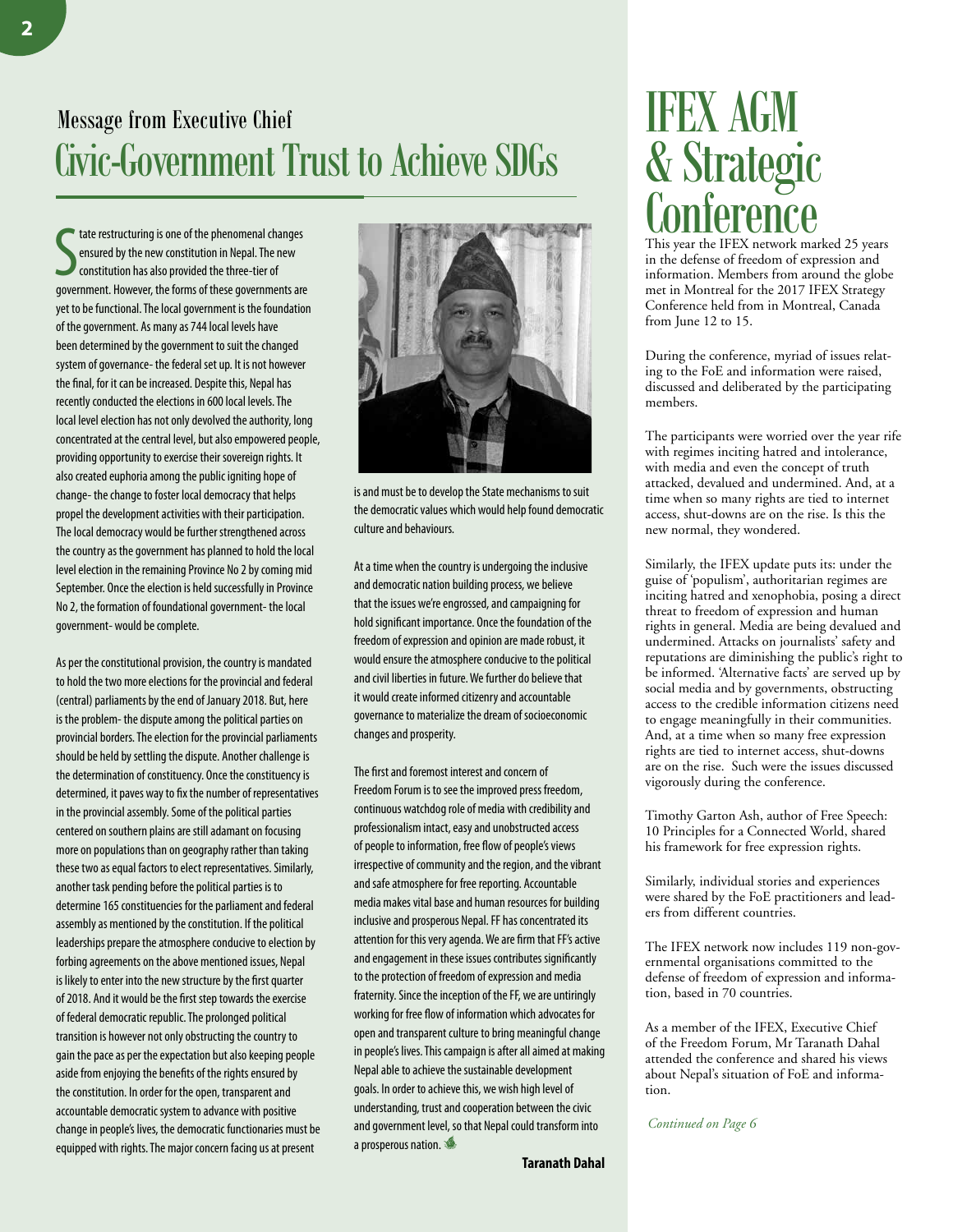# Press Freedom Violations

## **Obstructions**

**A**. **Reporters denied entry:** Journalists from different media houses were barred from entering the vote counting places thereby hindering the factual reporting on the ongoing vote count of the second phase of local election in Bhojpur on June 29, a day after the voting.

During a telephonic conversation with Freedom Forum, Kantipur television reporter from Bhojpur, Kiran Rai, said, "When we (a reporter each from Kantipur daily, Nagarik daily, Annapurna Post daily, Naya Patrika daily and Ujjyalo online) went to collect news on the vote count of local elections from the office of the Chief Election Officer, Bhojpur, we were not allowed to enter the counting area. The security persons did not allow us to enter there."

Moreover, Chief District Officer Gomadevi Chemjong told the reporters not to enter the counting room and nor they could take any photos because, she argued, the administration was asked to do so from the top officials.

**B. News portal asked to wipe out public poll:** Freedom Forum has been alarmed over the intimidation on a news portal to remove the public poll.

A noted news portal run from the capital citywww.setopati.com -was asked by the Election Commission to remove the public poll, arguing that it would affect the election code.

Chief Editor at setopati.com, Ameet Dhakal, confirmed that his media house had received the letter from the Election Commission on May 6.

Nepal is holding the local level election first time after 20 years. The first phase of the local election is scheduled for May 14 while the second phase on June 14. Freedom Forum welcomes this democratic exercise in a long gap.

### Photojournalists mistreated, threatened  $\int_{\mathbf{A}}^{\mathbf{f}} \text{atan of photojournalists namely, Ratna}$

**Alta Charlon State State State State State State State State State State State State State State State State State State State State State State State State State State State State State State State State State State Stat** Krishna Shrestha and Ramesh Giri with **L**the National News Agency (RSS), Leela

Women journalists issued death threat over Facebook; accused one apologizes after FIR registered

Freedom Forum's stringer for Province 4 Rajan Upadhyay reported that a person named Basant Karki issued death threat to female journalists reporting on vote counting of local level poll held on 14 May through social media in Pokhara on 23 May. Pokhara lies in Province 4 and is situated in the western region of Nepal. Karki, an inhabitant of Kaski district is currently abroad.

On his Facebook status, Karki had written, "Those mafia journalists' posts about election update should be checked. Saying oneself a journalist; carrying ID cards and wearing spectacles and sari do not prove them being media persons. So, be aware, otherwise, fate of journalist Uma Singh may repeat."

Responding to the status, Sushma Paudel, a reporter with a local newspaper Adarsha Samaj, published from Pokhara registered an FIR against Karki on 24 May at the District Police Office, Kaski. Karki then, immediately deleted his status.

According to Stringer Upadhyay, the man issuing death threat over Facebook not only deleted his post but also apologized with journalists, making phone calls after an FIR was filed against him. The media persons are now planning to discuss whether they would withdraw FIR tomorrow, said stringer Upadhyay, quoting reporter Paudel.

Shrestha from Kantipur daily, Sudip Kumar Poudel from Medianp news, Nabin Adhikari from Onlinekhabar news portal and Barsha Shah from the currentnewsnepal news portal were manhandled by the locals while collecting news about the diversion of Hanumante River flowing through Madhyapur Thimi municipality-3 and Suryabinayak municipality 3 on 10 June. Madhyapur Thimi is in the Kathmandu Valley.

A group of local people manhandled the photojournalists while they were taking photographs of the local people's efforts to change the course of the River.

During a conversation with Freedom Forum, journalist Ratna Shrestha said, "While we were capturing the pictures of river diversion, a group approached us, manhandled and spoke foul words. They even asked who we were and threatened us saying, if the news story was published then they would be responsible for the further circumstances."

### **MoIC shows concern**

*Meanwhile for the first time, Ministry of Information and Communications was found condemning the anti-press incident, issuing a press release after the photographers were mistreated. The incident might have drawn the attention of Ministry for it was occurred in the Kathmandu Valley and photos of the river diversion were carried by many newspapers and online portals. Anyway, it is laudable that Ministry showed concern over the mistreatment and threat of attack on journalists*.

## **Attacks**

**A.** A journalist with the Radio Karnali Awaz, Arjun Bohasra, was attacked by a group of teachers in the night of June 8. Radio Karnali is broadcasted from Humla which lies in Province 6 of Nepal.

Talking to Freedom Forum's stringer in Province No 6, Laxmi Bhandari, reporter Bohara describes the incident as, "It was 9:55pm. I was ready to close the office after the airing hour was over. All of a sudden, a group of five school teachers barged into the office and began vandalizing the assets in the technical room. The drunken teachers not only smashed computer, laptop and printer, but also beat me."

He added that Netra Bahadur Shahi, teacher at a local Man Sarobar Secondary School, hit him on the head with an iron rod causing injury. However, he escaped the major injury in the attack.

The Karnali Awaj further informed that Shahi's team included Paljor Lama, Resham Raj Rokaya, Nara Bohara and HiraBohara.

Journalist Bohara argued that he might be attacked because of the news the FM radio aired on the irregularities in the construction activities. However, the attackers, as he said, were blaming the FM radio of not paying the teachers running an educational program for students focused on exam preparation in the radio.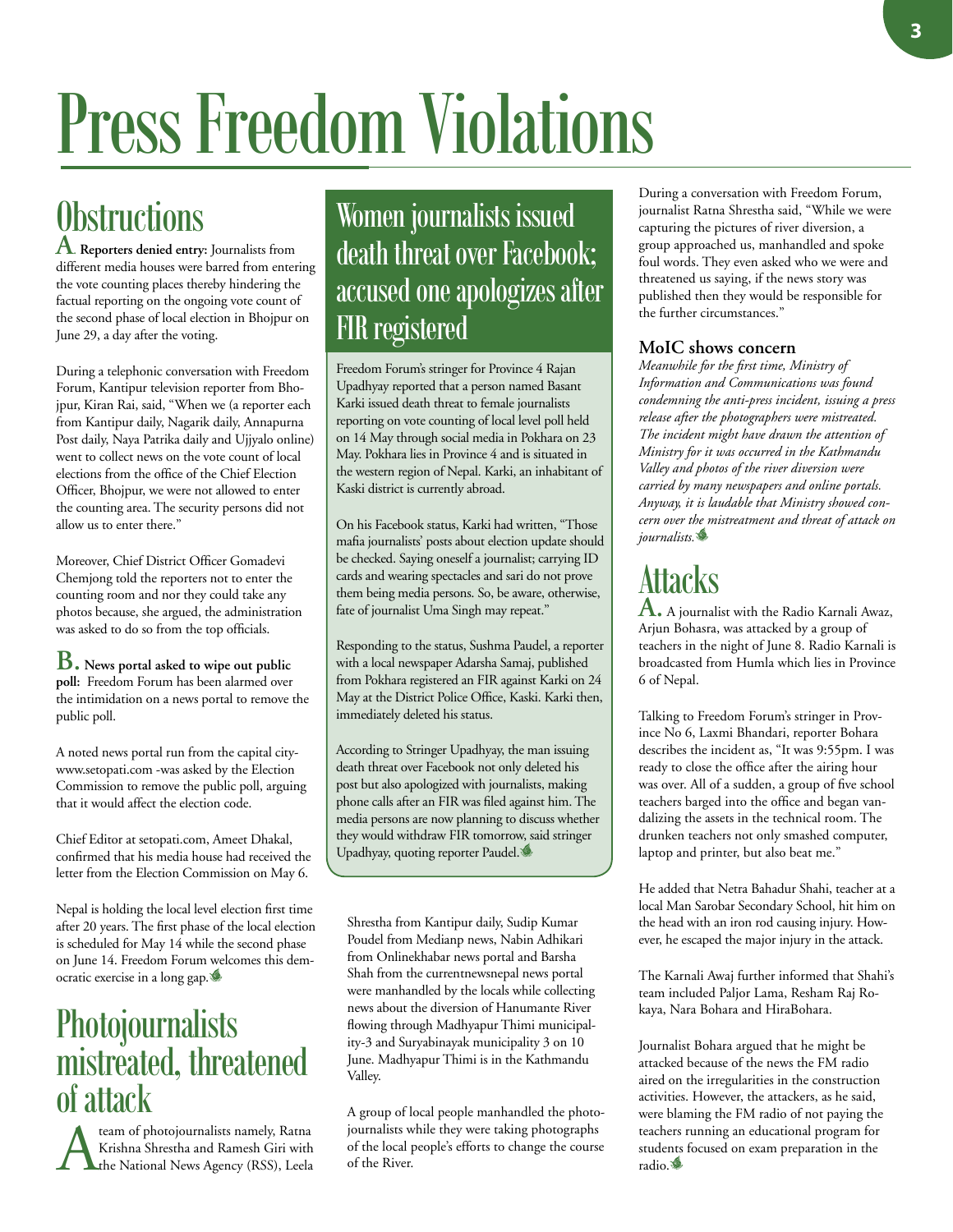## **Detainments**

**A. Detainment over news:** The District Police Office (DPO) Kanchanpur arrested journalists in the district- Khem Bhandari and Ganesh Dutta Bhatta-on June 17 merely for publishing news, said Freedom Forum's stringer in Province No 7, Mr DR Pant.

Bhandari is the publisher and editor of the Bhimduttanagar-based Manaskhanda daily while Bhatta, the executive editor.

Police had arrested publisher and editor Bhandari at 12:00 noon and executive editor Bhatta at 3:00 pm on June 17, while both of them were released at 6:00pm on June 18.

Stringer Mr Pant added that police arrested Bhandari and Pant for the investigation under Some Public Offence and Punishment Act.

A complaint was lodged at the District Police Office by the family of Puja Nath and Kanchan Nath of Shuklaphanta municipality, seeking action against journalist Bhandari and Bhatta.

Later, with mounting concern from the media fraternity and organizations as Freedom Forum, editors duo Bhandari and Bhatta were released from the detention of District Police Office, Dhangadi, on Sunday (June 18) evening.

Some days back, the daily had published the news about the arrest of two ladies Puja and Kanchan, stating that they were detained by the police for creating commotion in public and they were to be tried under the Public Offence Act.

Talking to FF after the release, editor Bhandari said that Police released them, saying they did not find any proof to sue them under Some Public Offence Act, as they had claimed of over the news publication.

**B.**Freedom Forum's stringer for Province 2, Ajay Shah, reported that Anup Tiwari, reporter with Radio Birgunj and Mountain TV was attacked by a gang on 5 June while he was having dinner with his friends at a hotel in Birgunj, a city in the southern plain of Nepal.

The arrest of Bhandari and Bhatta had agitated and affected 32 journalists (seven at Manaskhanda and 25 in the district).

Due to the arrest, the daily newspaper printed 3,500 copies a day, could not be published for two days.

Khemraj Nath, the father of Kanchan had filed the complaint against the daily for 'hurting' social life of his daughter and sister with the publication of the news about their arrest.

Bhandari is the former chair of Minimum Wages Fixation Committee.

Freedom Forum vehemently condemned the arrest of the journalists merely for writing news. The police arrested the journalists as if they were criminals. If anyone had the complaints about news, he/she could complain it at Press Council Nepal.

Similarly, the invocation of the Some Public Offence Act by the police in this case was the gross misuse of the authority.

Earlier, FF had strongly urged Nepal Police to immediately release the journalists unconditionally. Even the FF's media mission collected information which was similar to the previous monitoring reporting.

**B.** Detainment without apparent reason: The District Police Office, Gorkha, kept Bikash Bhattarai, a reporter with Janata TV from Gorkha district, in detention for ten days. He was arrested by the police, reasoning the 'high level order to arrest the cadres of the Biplav-led Maoist party.'

When Freedom Forum inquired the District Police Office, Gorkha, the Chief of the Police, informed that Bhattarai was detained because he was a the district committee member of the Biplav-led party. "The order from the 'high level' was that anyone belonging to the

Stringer Shah quoted reporter Tiwari as saying, "While I was taking dinner with my friends, a group of 7 to 8 persons come on motorcycles barged into the hotel. Three of them approached me and accused me of involvement in anti-Madhesh activity by writing news against

Bilav-led party should be detained for they were disrupting the election," he informed.

The government has kept the Biplav-led party's leaders and cadres under close observation, for the party has involved in the anti-election campaign. Journalist Bhattarai was arrested from a place

near the vote counting.

Nepal conducted the first round of local level election in 34 out of 75 districts on May 14.

However, a reporter with the National News Agency (RSS) from Gorkha, Prasanna Pokharel, informed Freedom Forum that Bhattarai was arrested while he was reporting about vote counting.

He further said reporter Bhattarai was not involved in the political affairs but reporting on vote count.

Meanwhile, in a separate incident, police took under control Tilak Adhikari, reporter with local JanataJindabad weekly published from Makwanpur on May 11. Makwanpur lies on the province 3 of Nepal.

Talking to Freedom Forum, reporter Adhikari shared, "At 2:00 pm, while I was preparing my news story at office, some 12-15 police persons in plain clothes approached me and said Police Inspector had called me to their office. I denied saying without any reason I won't go but they insisted and took me. Reaching the District Police Office, I asked Superintendent of Police (SP) why they had arrested me without warrant."

He further said that Police had arrested him over news stories published on local level election. Meanwhile, Chief District Officer did not know anything about arrest. At 4:00 pm, he was released from Police office.

Later, the same day, police persons reached his home at Makwanpur and tried to open the door lock forcefully.

Madhesi community. They, then, spilled petroleum product on my face and body."

Stringer Shah added that among the assailants, reporter Tiwari managed to identify three persons as Sujit Giri, Ejaj Babu Raki and Krishna Chaurasiya.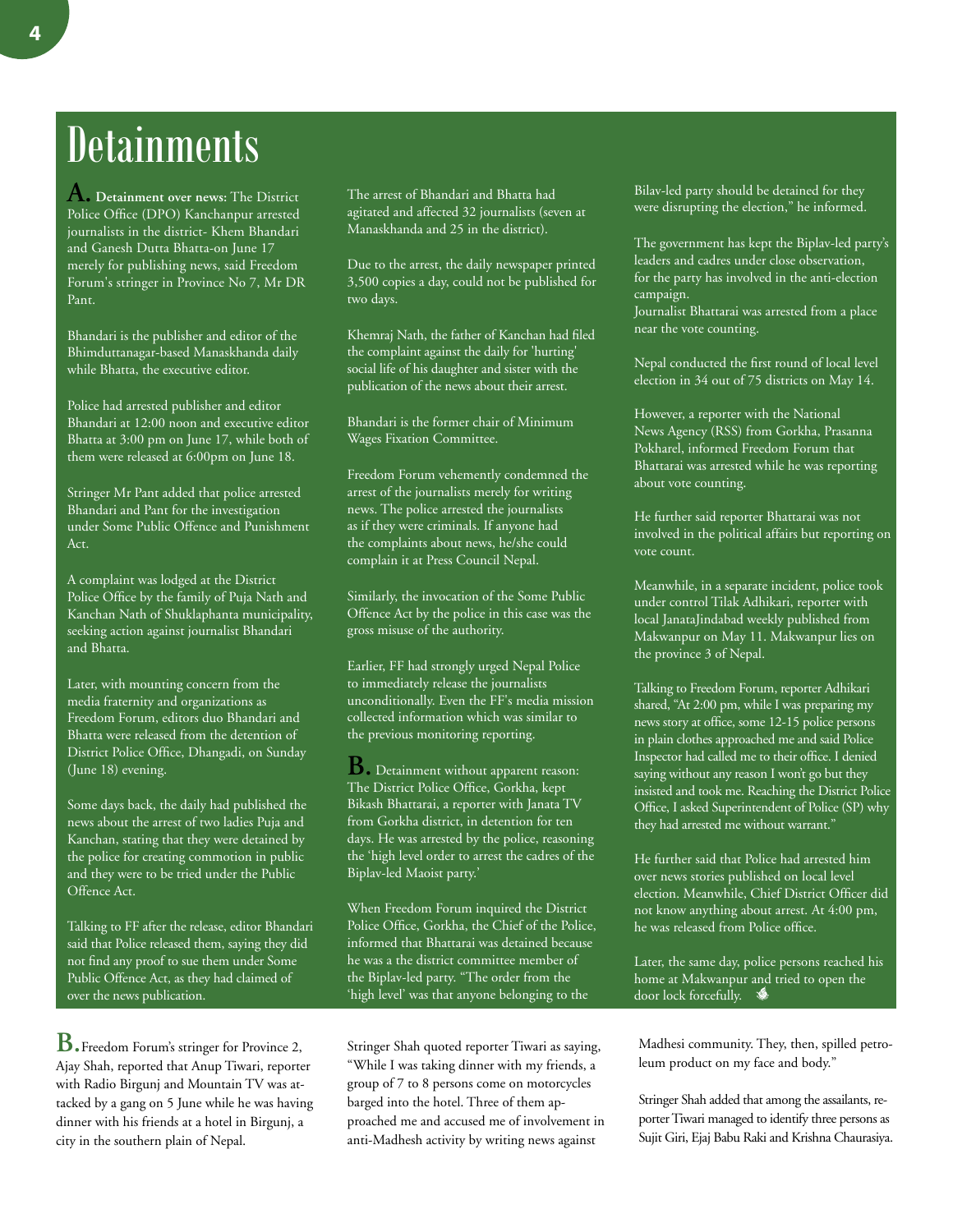## Police persons manhandle female reporter

eporter with the lightnepal news portal, Rupani GM, was manhandled while reporting about the death of a student at Nepal Police School, Samakhushi, in the capital city on 26 April. Police persons seized her camera and switched it off, barring her from taking video.

Talking to Freedom Forum, reporter GM said, "When Police was making public an investigation report on Kundan Thapa's death, I had been there to update whether school's administration had responded to his family's protest and provided them compensation. But while I was waiting to meet the Principal at the waiting room, I found that Kundan's family was barred from entering into the school. I started visualizing the forceful obstruction to the entry of Thapa's family. Then, the police persons seized my camera, and manhandled me, asking to stop visualizing."

Even though I introduced myself as journalist, they did not stop. Rather, they asked me who gave me permission to report inside the school, she added.

Citing Tiwari, Shah added, "Some days ago, Sujit Giri had threatened him through Facebook with abusive words for reporting against Madhesi community."

Tiwari has lodged a complaint on 6 June in the nearby police station, Parsa, informing about the incident.

**C.** A reporter working for the dudhaulikhabar news portal, Rabindra Bhattrai, from Sindhuli district was attacked by a police person while reporting about counting of votes at Dudhauli Municipality. Sindhuli lies in Province 3 of Nepal.

During a telephonic conversation with Freedom Forum, reporter Bhattrai explained, "On 15 May, around 4:00 pm, while I was at Dudhauli Municipality reporting live for the news portal the police person kicked me. My mobile set dropped and was damaged. I even got minor injury on my hand".

He, however, was able to protect his camera, added reporter Bhattrai.

### Death Threats

**A.**Nagarik daily's reporter, Shivahari Ghimire, was issued death threat by the President of Saraswati Community Forest Conservation Committee on May 3, the World Press Freedom Day, over a news story on massive illegal deforestation in Lalitpur. The story was published on 1 May in the Nagarik daily. Lalitpur is the district located in the southern belt of the Kathmandu Valley.

Talking to Freedom Forum, reporter Ghimire shared, "After two days of news publication on illegal deforestation, President of Community Forest Preservation Committee, Raj Kumar Shrestha, and Lalitpur Forest Officer, Prem Chanda Shah, threatening me over phone."

"On May 6 as well, they called me on my mobile and said, "Either I should apologize for writing news against them or they won't spare me when I walk in Lalitpur area", he added.

Reporter Ghimire confirmed that the news was based on fact and investigation. But the Forest Office, Lalitpur, seems to be under pressure with this news and that's why, they are denying the facts and trying to escape the news story in any means possible.

A complaint has been lodged at the Metropolitan Police Office, Kathmandu, informing about the threat.

**B.**Balram Baniya, a senior journalist with the Kantipur daily, received flurry of death threats on Facebook over his news.

On May 8, Baniya had published an analytical news story on his byline about government's decision of purchasing LED bulbs to address the load shedding.

In the news, he had argued that the government was planning to purchase bulbs on exorbitant price, and by bypassing the Public Procurement Act.

After the publication of the news, he received numerous threats of attack and of death especially from the social networking sites as Facebook and Twitter.

Posting Baniya's photo on Facebook, a person said, "If anyone finds this person, please finish him off."

After the newspaper published the follow up story carrying the byline of Baniya and his colleague Krishna Acharya later on May 12, both got threats over the Facebook and Twitter.

**C.**Film journalist, Manish Dahal, was issued death threat by a person named Suresh Shrestha from Nepalgunj on May 6, over a news story where he wrote about a film, 'Premgeet'. He wrote the analytical story. The story was published on the Filmy Khabar news portal.

On a telephonic conversation with Freedom Forum, journalist Dahal shared, "Within hours of news publication on film song, an unknown person named, Suresh Shrestha from Nepalgunj threatened me over phone."

"Over the phone, Shrestha said either I should delete the news story or face the attack and death", added Dahal.

Journalist Dahal confirmed that the person, Suresh Shrestha, might have been used by some other person to issue the threat. He had even recorded the conversation between them.

A complaint has been lodged at the Police Station, Teku, informing about the threat. <sup>F</sup>REED<sup>O</sup> <sup>M</sup> <sup>F</sup>OR<sup>U</sup> <sup>M</sup>

## Contempt of court case against a daily

**A** contempt of court case was filed<br>against Nepal's vernacular Kantipure<br>Press Freedom Day over the news it against Nepal's vernacular Kantipur Press Freedom Day, over the news it published.

The news was published on April 24 about the lack of information on the educational attainment of the senior most Justice Gopal Parajuli in the judicial body.

The case was filed by advocate Santosh Bhandari at the apex court. With the suspension of the Chief Justice Sushila Karki, senior most justice Gopal Parajuli had become the Acting Chief Justice then.

In the application, advocate Bhandari stated that such misleading news over the Justice defamed the court and Justice.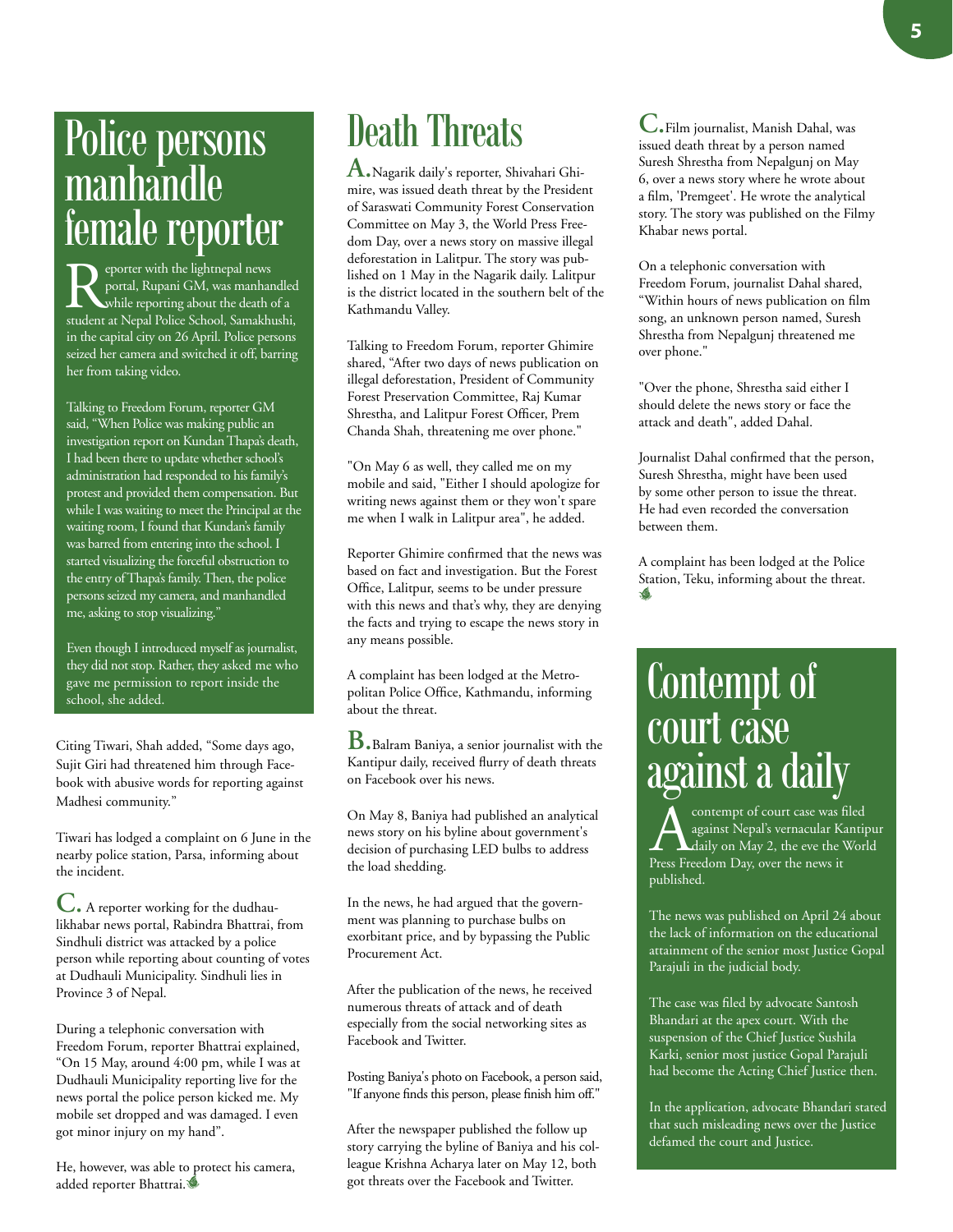# Provincial Network for FoE Monitoring

Freedom Forum organized an orientation<br>program on "Monitoring of Freedom of<br>Expression Issues" for seven media person<br>selected from each Province across the country. program on "Monitoring of Freedom of Expression Issues" for seven media persons selected from each Province across the country.

In the program organized in Kathmandu on May 21, Freedom Forum Executive Chief, Taranath Dahal, made an intense presentation on FoE, its concept, philosophies and principles. He focused on the FoE principle which has its base on seeking, receiving and imparting information. Also, he mentioned that protection of FoE was needed for human dignity, democratic participation, discovering truth and promoting tolerance. He basically emphasized on state's role on protection of FoE as well as on maintaining favorable environment to lessen the anti press incidents.

Also Media Monitoring Officer Narayan Ghimire discussed how each selected media persons from different provinces could coordinate with Freedom Forum and bring the stories of FoE violations in an evidence-based and comprehensive manner. He provided tips to the stringers on identifying FoE issues.

Participants had questions regarding how they would identify the cases of FoE violation and differentiate them from other cases of intimidations. Facilitators made them clearer about the issue.

The orientation organized under the SEFAS (Support to Enabled Environment for Free, Accountable, and Sustainable Media in Nepal)- No News Is Bad News project was attended by Bikram Niraula (Biratnagar, Province No-1), Ajay Shah (Janakpur, Province No 2), Ashok Dahal (Kathmandu, Province No 3), Rajan Upadhyay (Tanahu, Province No 4), Sudeep

#### **New IFEX Council**  *IFEX Council members for 2017-2019 are:*

IFEX Convenor: Roula Mikhael – Maharat Foundation, Lebanon

Deputy IFEX Convenor: Owais Aslam Ali – Pakistan Press Foundation (PPF), Pakistan

Gilbert Sendugwa, Africa Freedom of Information Centre (AFIC), Uganda

Ioana Avadani – Centre for Independent Journalism – Romania (CIJ-Romania)

Jillian York – Electronic Frontier Foundation (EFF)

Jodie Ginsberg – Index on Censorship



*Provincial monitors attending FoE orientation in Kathmandu.*

Gautam (Dang, Province No 5), Laxmi Gautam (Surkhet, Province No 6), and DR Pant (Dhangadhi, Province No 7).

In the orientation, Mr DR Pant, Mr Bikram Niraula, and Mr Sudeep Gautam shared their plight in a sense that they, as the senior journalists, faced such moment that made them difficult to differentiate the case of general violence and FoE violation.

MR Pant said, "As they were mostly working for the media sector, it was natural for them to focus only on the media. In my own case, I did not observe other issues of freedom of expression. FoE is really broader than the media freedom. Now this orientation has made me more than a journalist- an activist as well.

Omar Rábago Vital – Centro Nacional de Comunicacion Social (CENCOS), Mexico

Nedal Al Salman, Bahrain Center for Human Rights (BCHR), Bahrain

Karin D. Karlekar - Pen American Centre, United States

Bulbul Ahsan - MediaWatch, Bangladesh

Berna Akkizal, Initiative for Freedom of Expression, Turkey

Pedro Vaca, La Fundación para la Libertad de Prensa (FLIP), Colombia

Paula Martins, ARTICLE 19

Similarly, Ms Laxmi Bhandari seconded Mr Panta saying, "I too was thinking of focusing on press freedom violation. Now, I observe closely on other issues of FoE in addition to the press freedom."

During the orientation, the stringers were asked to be studious on the legal provisions and policies relating to FoE, so that their knowledge would broader. Also, they were made aware on how political, socio-economic and legal environment would affect the entire FoE atmosphere.

Media Monitoring Officer Mr Ghimire reiterated, "Although the job is not regular, the stringers need to be very prompt in case of FoE violation. Constant watch on entire FoE landscape is must."

### *...Continued from page 2* **Press Freedom Violation Cases from (April 2017-June 2017)**

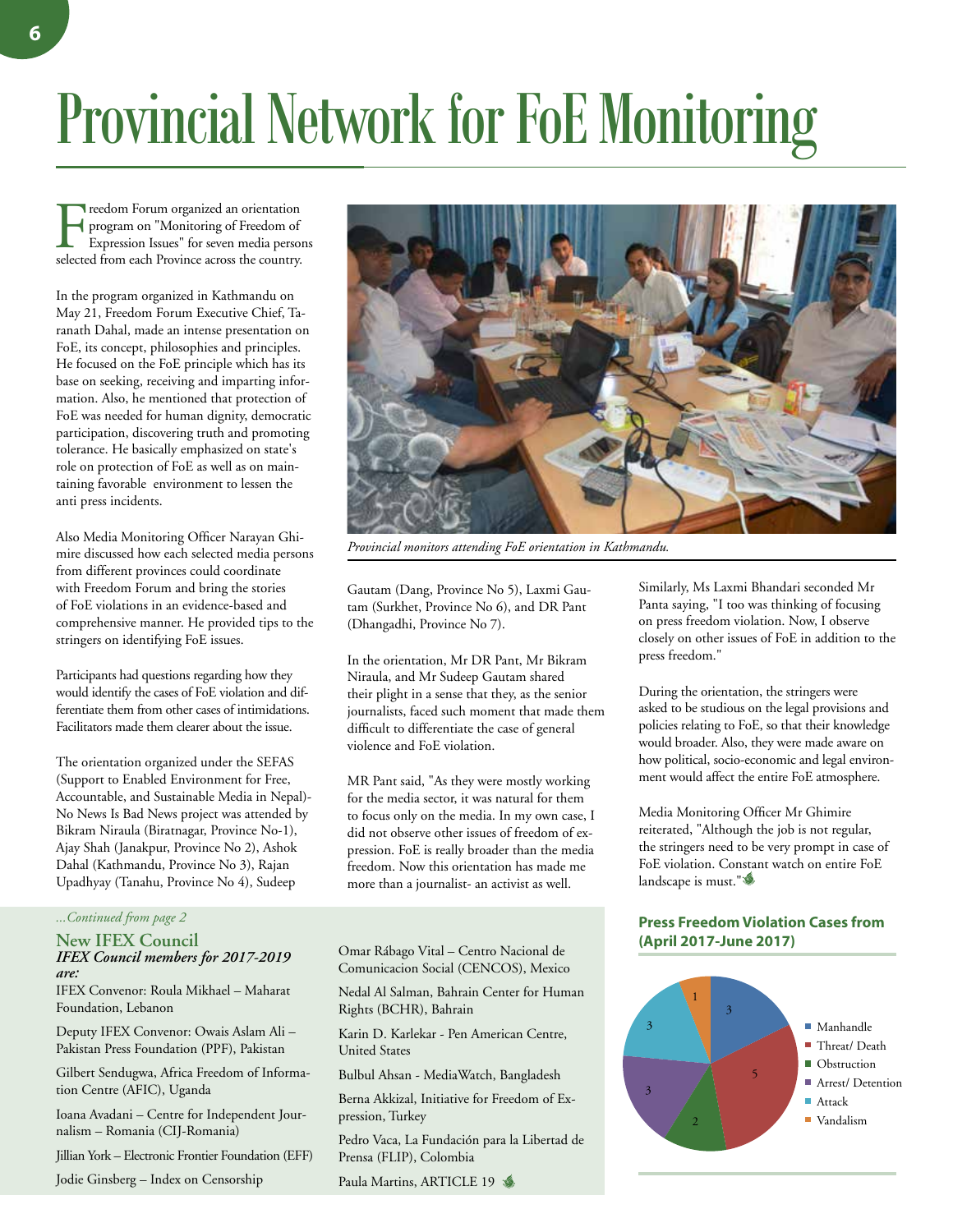## Constraints abound behind few women in media

Freedom Forum organized an interface meeting on women's presence in Nepali media on June 9 in the capital city.

Two monitoring reports on gender contents in the selected news media from October 2016 to March 2017 were also presented in the program held under the SEFAS (Support to Enabled Environment for Free, Accountable, and Sustainable Media in Nepal)-No News Is Bad News project funded by Free Press Unlimited.

The reports based on monitoring of the contents of nine leading national dailies for bylines and news sources revealed that among the total news sources, 91% were males and only 9% were females.

Sharing his views at the program, Chairman of Nepal Bar Association, Sher Bahadur KC, said that though constitution has guaranteed equal rights; it is yet to be seen in practice. He also shared the similar problem that the legal sector also faces in case of maintaining gender equality. He urged the State to bring more friendly policies that attract and retain women to Nepali media, so that the advocacy of change becomes more vibrant. "More number of women in media would not only boost their professionalism, but also encourage other sectors to bring women on board," he underscored.

Anita Bindu, Vice-Chair of Federation of Nepali Journalists (FNJ) stressed that the media houses needed to take active lead in realization of gender parity. She said in Nepali media the dominating theme was political issues and the men still dominated the news stories in the topics from politics to economic. Even in the political and other social stories, inclusion of women's quotes should be given priority.

According to her, the structure of political party, ministries is so faulty that females are not given the role of Spokesperson except in few cases; even Ministry of Women, children and social welfare has Male spokesperson, she shared.

She pointed out the need of secure and genderfriendly newsrooms to attain gender equality.

Taranath Dahal, Executive Chief at FF said the report was to sensitize the Nepali media to make them gender inclusive and make their newsrooms gender balanced. Firstly, the reports were shared among editors of each media and then disseminated among public to present the status of women in media. The report publication is not for publicity of organization



*Participants at the interface in Kathmandu.*

but for editorial realization to inspire newsroom inclusion, he underscored.

Responding to the report, Gorkhapatra daily's Chief Reporter Junar Babu Basnet applauded the initiation. Though females are equally competent as males, they themselves are not ready to work at odd hours and visit fields to report. Such issues should be debated internally in the media houses too, and this report may be a good source.

In the Gorkhapatra daily, there are 3 female reporters; one of those reports in the political beat. We are encouraging those on mainstream reporting, he added.

Executive Director at NEFEJ Laxman Upreti recommended FF to add a section of environment, climate change and disaster among topics which would bring more number of female bylines.

He also said the scenario may somehow change after the local level poll as more number of women has been elected. Even weekly magazines published from same media organization could also be monitored, adding diversity to the present study, he further recommended.

Media researcher Ujjwal Acharya opined that in addition to contents, news room's inclusiveness of respective media should also be observed so as to produce comparative results showing actual reasons behind less number of bylines.

The report also serves as a sensitizing factor for reporters to search for female sources in future, he added.

Gender monitoring officer from Antenna Foundation Nepal, Sushmita Shakya shared even though AFN is also monitoring on women's issues but this report is more effective, for having both quantitative and qualitative and evidence based. She also suggested carrying out monitoring of the pictures in the news stories on their gender role.

Furthermore, journalist at Sagarmatha FM, Durga Karki, shared her own experience that while interviewing with academic women to gather new news sources, they are unable to share views like those of existing sources; this may also be the reason behind same sources and no changes in the data.

Senior news reporter and program presenter at Radio Nepal, Chandra Baniya suggested that electronic media should also be monitored under same issues as their effect is more direct and immediate among public.

Sahaj Man Shrestha, FF's Vice-President expressed his views as most of the mainstream contents in media were male based and cater news on male politicians; thus shadowing gender issues.

Hence, this study may help bring forth women's presence in media. Also, staff nexus in the newsrooms can cause less number of women in media, he argued.

Advocate Ram Maya Lamichhane expressed that social structure may also be a disturbing factor to create gender friendly environment. A trend should be established to reward male journalists reporting on female contents which may encourage gender parity in the media. Gender sensitivity is a serious issue to be addressed, she stressed.

Lastly, FF took the recommendations very positively and thanked the participants for their valuable time and suggestions.

 The program had 27 participants from diverse sectors.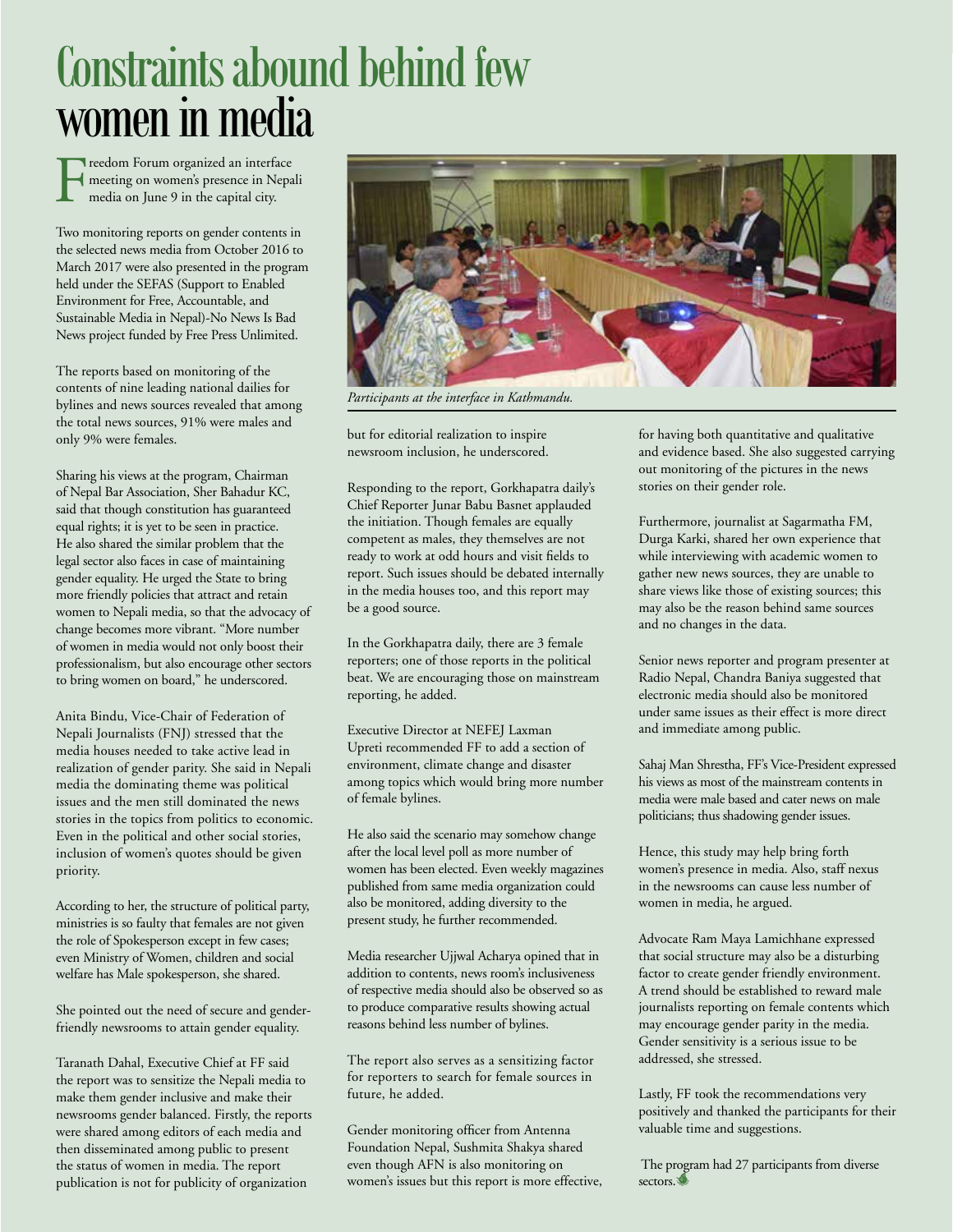# Press Freedom to Nurture Democracy *World Press Freedom Day 2017*

Freedom Forum marked the World Press Freedom Day 2017 by organizing a program on 'Press Freedom in Nepal: Present Status and Challenges' in the capital city Kathmandu on May 3, where an annual report was also released.

The highlights of the report were presented by Media Monitoring Officer Mr Narayan Ghimire at the program attended by media experts, educators, journalists, lawyers, film directors and producers, media students and researchers.

The report was unveiled both in English and Nepali languages by incorporating the number and types of press freedom violations, impunity relating to it, policy and directive relating to FoE and press freedom in the last monitoring year from 2016 May to 2017 April. The report showed sharp decline in the number of violations while pointed out the lack of friendly policies to create the atmosphere conducive for media freedom.

Even the reports of the international media rights organization on Nepal's press freedom situation were shared on the occasion.

Taking part in the program, Freedom Forum Executive Chief Taranath Dahal said the May 3 is the international day to remember the contribution of the journalists for improved democracy, pay tribute to those who lost their lives during reporting in various places across the globe, and to ponder for safe environment for journalists in the days to come. Press should play the role of a watchdog to ensure the citizen's right to information, he said, adding that only informed citizen can help make the democracy more functional.

He stressed that state machinery should work to ensure media freedom while journalist must be responsible towards their profession and be accountable to the society, which, in turn would help the media enjoy more freedom. According to him, the journalists and media persons have been the victim of court's



*Participants at a program marking May 3 day in Kathmandu, 2017*

highhandedness for lack of proper provision on 'contempt of court'.

Similarly, Janardan Bista from Radio Nepal stated that the press freedom is very important factor to build democratic society. Even the journalists can play role to make the atmosphere safer to them, he added.

Executive Director at Association of Community Radio Broadcasters, R. C Lamichhane, wondered whether the journalists were given the freedom in their own newsroom. If the journalists have the access to wide range of information, he is rich of knowledge and information. Apart from this, he stressed on incorporating journalism in the curriculum from secondary level so that every children would know about the role of journalism.

Senior investigative journalist and media researcher, Hasta Gurung, advised Freedom Forum and media rights organizations to be more active to drop the press freedom violations to zero. "Every citizen has the right to expression- whether he/ she speaks, writes, performs art or anything he/ she prefers," he underscored. He took the number of

death threats seriously, arguing that unless the country witnesses zero threat to media persons, the atmosphere for press freedom can't be claimed safe and friendly.

Editor at the Naya Bikalpa weekly, Damodar Prasad Dawadi, wondered whether it was because the journalists became less active and less investigative resulting in less number of press freedom violation. According to him, once one is bound to exercise self-censorship, the number of press freedom violations obviously drop.

"I've not felt democracy at all," said film director Ganesh Dev Panday, expressing plight that he was denied approval for a film production merely because of the title of the film 'Gajabaja".

Chief Reporter with the Naya Patrika daily, Parshuram Kafle, said journalists themselves had tremendous role to play to improve press freedom with integrity and professionalism.

Ashok Dahal, a reporter with Republica daily, expressed his dissatisfaction upon conduct of the Press Council stating social media users are more responsive and watchful towards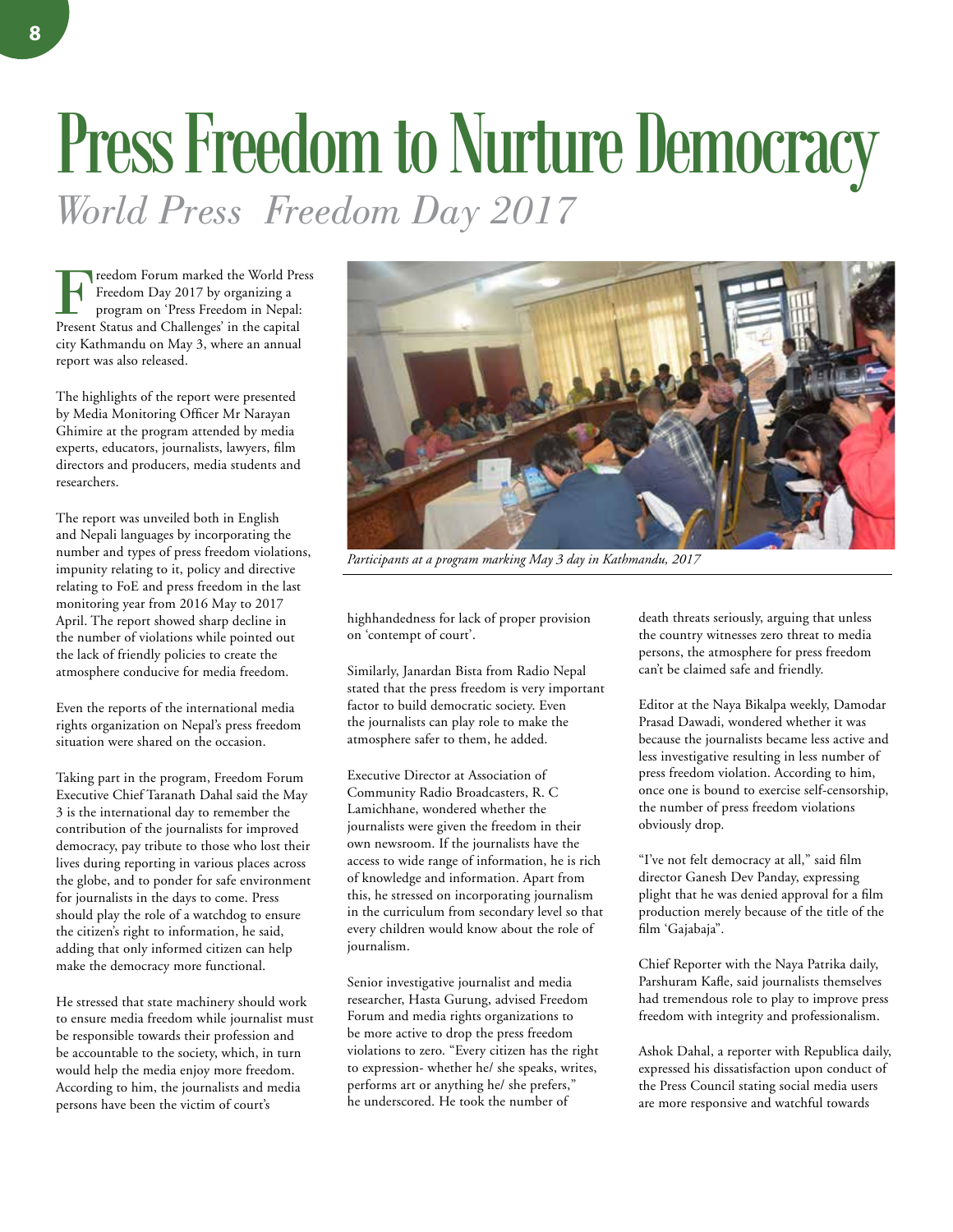**9**

 "During my long alliance with the party, I was amazed to find contradictory views of the political leaders in the meeting and out in the progrmmes. In the meeting, they were strictly against allowing journalists, while in the speech outside, they fully advocated for journalists' right to free reporting,"

media contents than Press Council. He pointed out on the need of Press Council's reform.

Concerning about the code of conduct, official at the National Human Rights Commission's official, Ms Durga Pokhrel, said that it immensely matters in a day to day life whether he/she was a public or even a journalist. "Nowadays, the NHRC has appointed focal persons in order to record the violations of freedom of expression, which can definitely lead towards change," she said, suggesting journalists to abide by code of conduct to reduce attack on them.

Turning pages on ethical journalism, associate professor at Kathmandu University, Sudhamshu Dahal, stated that ethical journalism and transparency of growing media is a burning issue in today's media sector. "Because media is always at the receiving end of the political protests, initiation of proper dialogue among media and politicians on ethical journalism is an utmost need of hour," he focused.

"Where is the security of journalists when a reporter is manhandled and her camera seized during reporting in the capital city itself? Why wouldn't journalists be forced to adopt self-censorship when not any organization including the Federation of Nepali Journalists heed to anything more than a press release after misbehavior to a female reporter?",



*Participants at a program marking May 3 day in Kathmandu, 2017*

a victim Rupani GM, reporter with the lightnepal.com vented her ire against umbrella organization of journalists, FNJ, and the security agency. "I'm tortured and bound to restrain myself to exercise my right to free expression and press freedom," she added.

Former Member of Parliament, Shobhakar Parajuli expressed wonder why the journalists were not allowed in the meetings of the political parties. "During my long alliance with the party, I was amazed to find contradictory views of the political leaders in the meeting and out in the progrmmes. In the meeting, they were strictly against allowing journalists, while in the speech outside, they fully advocated for journalists' right to free reporting," Mr Parajuli, leader of the Nepal Congress party said, stressing the need of

> "Where is the security of journalists when a reporter is manhandled and her camera seized during reporting in the capital city itself? ...

media reporting for transparency within the party and for strengthening democracy.

General Secretary of FF, Dharmendra Jha, urged media persons to maintain their professional ethics above all. If the press is used as a means to serve personal gains, then journalists will face threats and intimidation from several interest groups as well. As long as self-censorship retains, misleading and distortion continues.

FF Chairperson, Hari Binod Adhikari, concluded the interaction applauding that press freedom situation has improved compartively. However, whenever the media persons confront challenges from different interest groups, they should tackle these incidents collectively. He also encouraged media persons to remain committed to their collective well-being.

There were 40 participants in the program from diverse sectors. The report mentioned 29 cases of intimidations (attack, death threat, arrest/ detention, manhandle, seizure) against working journalists and media house during a year. Highest number of violations was recorded in the capital city being followed by Province No. 2. As in the previous years, the offenders who fuelled intimidation were local level political leaders and cadres as well as security officials. *(See May 3 report for further information.*)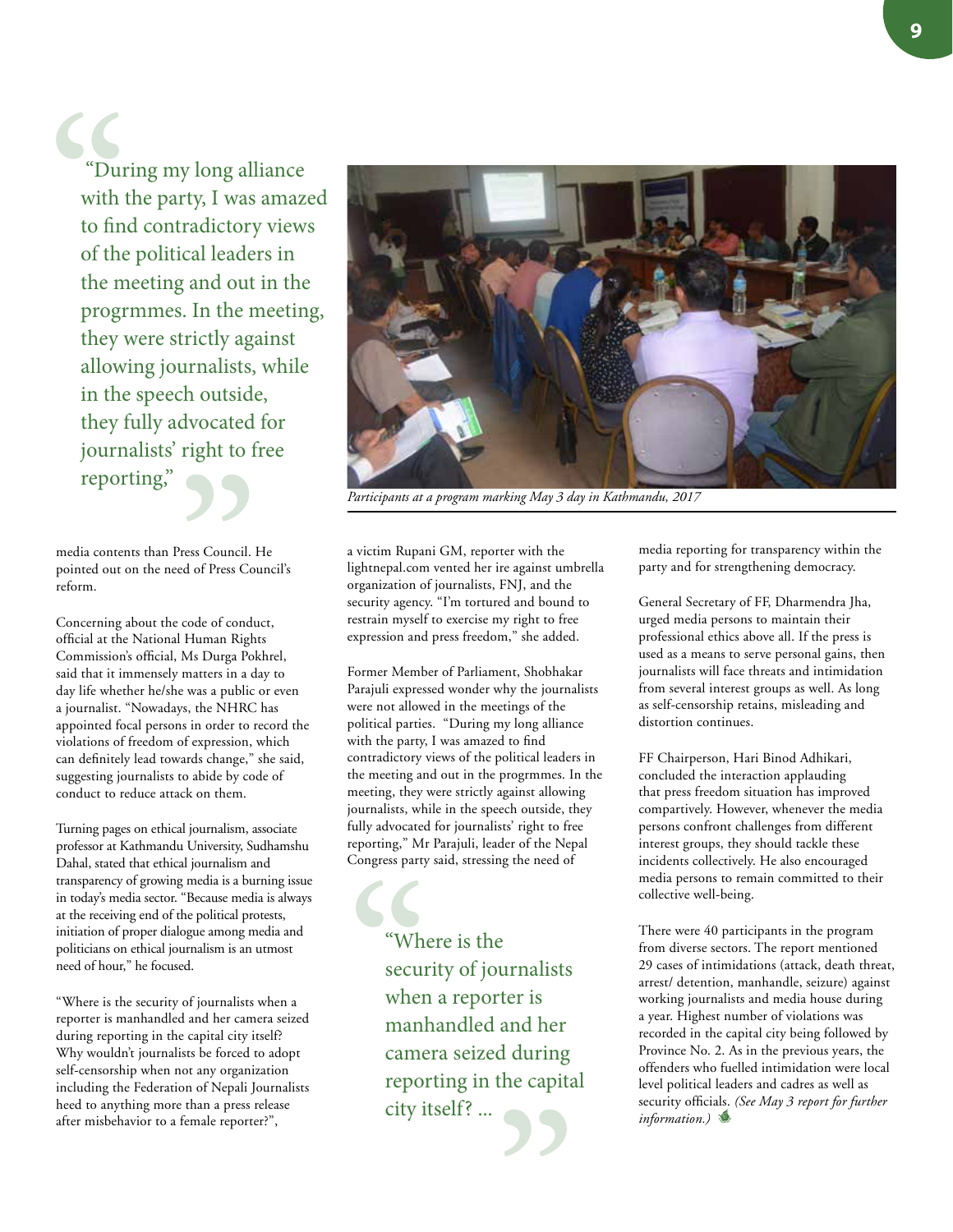## NIC Order to Local Government to Adhere to RTI Laudable

Freedom Forum welcomes the order issued<br>by the National Information Commission<br>(NIC), urging all 744 local governance<br>units to fully abide by the Right to Information by the National Information Commission (NIC), urging all 744 local governance units to fully abide by the Right to Information Act.

Mentioning clearly about the constitutional provision under the fundamental rights, the NIC order has said citizens have the right to seek information of his and of public importance from the public agencies, and made aware the public agencies at local levels to fully abide by the RTI Act, providing the demanded information to the public. The adherence to the RTI Act is the practice of transparency and accountability, which not only empowers citizens but also bolsters democracy.

Through the order issued on May 3, the public agencies have been asked

- a) to appoint the Information Officers,
- b) to make public his/her address,
- c) to keep record of the information demanded and supplied,
- d) to provide training to the office staff; and to adopt and maintain electronic record system to ensure various national languages and media so that it would convenience citizens' access to information at public agencies
- e) and ensure the incorporation of RTI while preparing any law, policy, annual work plan and the visions.

Freedom Forum, as an organization working and advocating continuously for transparent and accountable governance with the use of RTI had suggested and prodded the NIC for it, so that it would help create a base for the implementation of RTI in the changed context.

At present, Nepal has witnessed tremendous change in terms of the constitution and governance model. With the federal system in place, unitary system of governance is transformed into the effective decentralization of power. It is indeed the devolution of authority empowering the local levels. Therefore, improved, transparent and accountable public service delivery is expected from the local units of government across the country.

As the federal system is getting implemented, the NIC order has made aware the public agencies to practice transparency from the very beginning.

The FF has realized that its untiring RTI campaigns, advocacy and suggestion for building information-friendly local governance are gradually creating effects. It is laudatory in deed.  $\blacksquare$ 

## Annual budget for 2017/18 timely, but has some gaps

The government brought the annual budget for the<br>fiscal year 2017/18 on May 29 (15 Jesth of Nepali<br>calendar). Freedom Forum welcomes the timely<br>announcement of budget, which in the previous years was he government brought the annual budget for the fiscal year 2017/18 on May 29 (15 Jesth of Nepali calendar). Freedom Forum welcomes the timely at the receiving end of political unrest and frequent change of governments. Thanks to the constitutional provision of 15 Jesth every year the government is bound to announce the annual budget.

Taking into account the issues relating to freedom of expression, right to information, press freedom and capacity enhance of journalists, FF welcomes some points of the budget, while points out the lack of some other significant issues as public service broadcasting (PSB) and implementation of the RTI.

The government's plan to connect municipalities and rural municipalities of all districts through an information route within the next two years with the expansion of optical fibre in the national highway, to establish an information/data bank and to set up the training centre at each province are obviously appreciative activities. The information route with the expansion of optical fibre will create a robust infrastructure for people's access to internet, the fastest mode of information and communications in the modern age. The centres to provide capacity enhancement of journalists is also a step beneficial to boost media professionalism in the country.

Despite this, not mentioning anything about the PSB is quite worrying. At a time when the previous government had taken keen interests with budgetary provisions on PSB, missing points about it has drawn FF's concern. The PSB concept focused on transforming the State-owned media -Radio Nepal and Nepal Television -into a public service broadcasting model had indeed taken gradual pace with various rounds of discussions with the stakeholders.

Similarly, in the changed context of federal set up, the



relevance of PSB is growing. The involvement of citizens in media, the two-way communication among people through the PSB is not only to transform the traditional State-owned media but also to empower the citizens. PSB's focus is not on the

media's access to people, but people's access to media.

Another most unforgettable issue the budget ignored is the focused program on implementation of RTI. Not mentioning anything about RTI, one of the most effective tools to improve governance, holding the public agencies accountable and transparent, would now weaken the RTI campaign across the country. Similarly, ample provisions on data management and record keeping are essential to boost the concept of open society.

FF Executive Chief Taranath Dahal observers, "As the budget has ignored the national needs of PSB and RTI implementation, the reform in media sector and the campaign to establish open society with good governance are highly likely to suffer. Government's indifference to these pressing issues affects the accountability of State-owned media and transparency of public agencies."

on Climate Change Adaptation and Disaster Risk Reduction in the SAARC Region whereas it increased to 253 after the workshop with Nepali news print media contributing the biggest share (31 Pre and 170 post conference media contents).

The 2-month study revealed media coverage on all the themes was significantly increased after the conference. More specifically, the media coverage on EU saw whopping rise because of the prevalence of international politics concerning Britain's exit from the European Union during the monitoring period. Among the media houses of SAARC countries, Nepal followed by India contributed more number of media contents in comparison to others. While zooming into media coverage items, contents published as news were found predominant over articles and editorials.  $\mathcal{L}$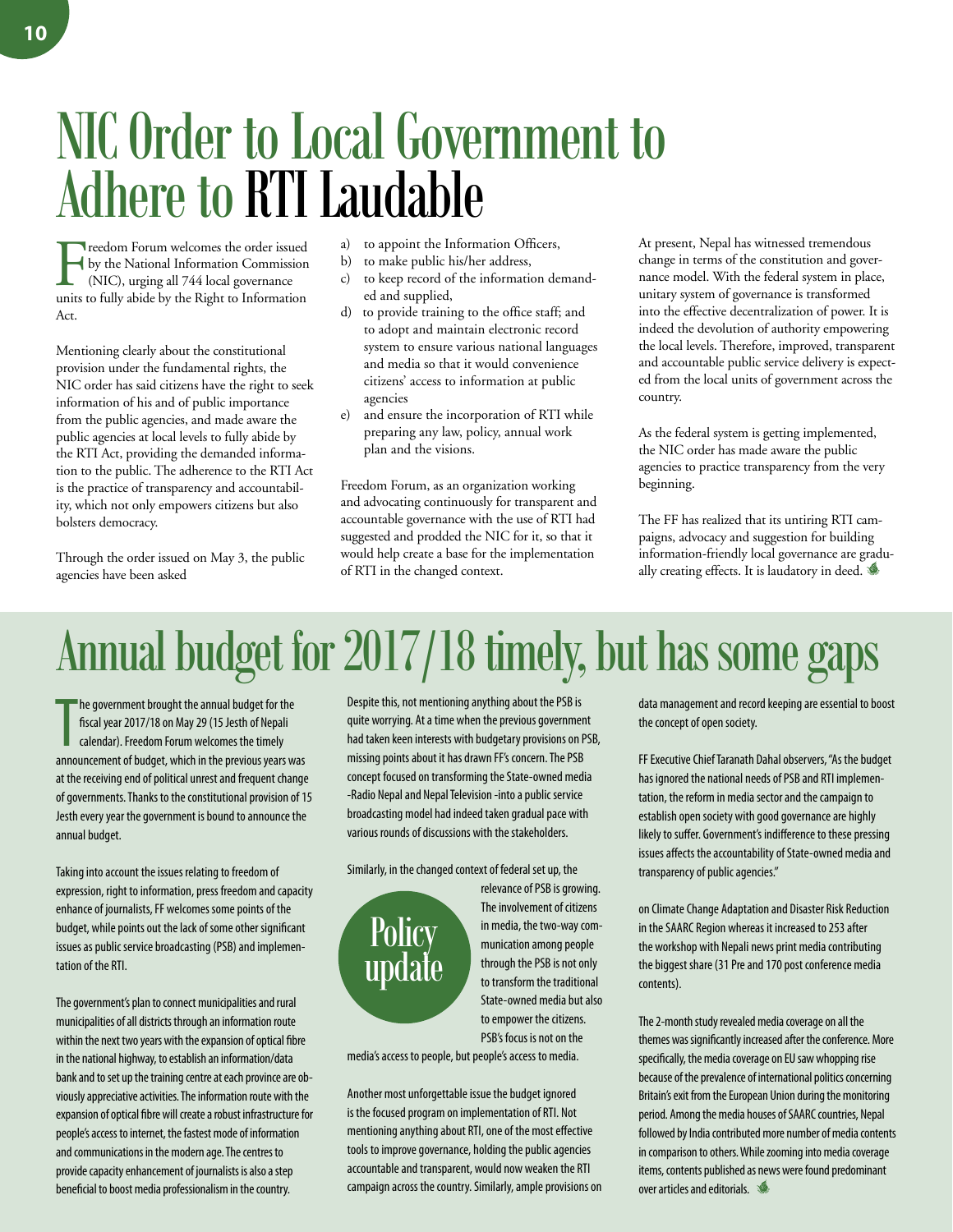# Regressive move limiting Freedom of Expression

The Government of Nepal has issued<br>an Online Media Operation Direc-<br>tive-2017 claiming to make registra-<br>tion renewal and oneration of online media an Online Media Operation Direction, renewal and operation of online media in a more systematic way. The new policy directive had come into effect by repealing the earlier one with its publication in the Government Gazette on 20th March, 2017.

Last year, the Ministry of Information and Communications had floated the proposal under the heading 'Online Media Operation and Management Directive 2016', where wide range of stakeholders including media organizations, journalist and other media practitioners expressed serious concern noting that the directive was faulty and discouraging to internet-based media, which are gaining ground with the gradual expansion of the internet in Nepal. After severe criticism from different quarters including defenders of freedom of expression, the Ministry withdrew the 2016 directive, saying it would garner suggestions and amend the policy accordingly.

Ironically, the Ministry has brought the 'Online Media Operations Directive-2017' again ignoring its commitment to amend the document with wider consultations. To the chagrin of stakeholders, the new directive is same as it was so the new policy document also received flaks from different quarters.

In keeping with opinion of stakeholders, Freedom Forum came up with a review of the new directive presenting areas for improvements. A team of expert reviewed the media policy being based on the international standard and constitutional provisions of freedom of expression. The main highlights of review are following;

■ The directive has been introduced under the Good Governance (Management and Operation) Act-2007 which means the government has considered the online media as a government entity rather than

a vibrant medium of freedom of expression that brings citizens' voice into the mainstream. The internet-based media are therefore not recognized at par with other media and the employees working in

the online media are not considered to be journalists.

Importantly, all the media outlets - even TV, radio and newspapers with an online service – have been asked to get registration and renewal separately for their online stream which seems double/ threefold registration. There is high chance that the government could take steps to suppress freedom of expression at any time because of the opportunity given to Government officials to apply subjective considerations

for determining eligibility.

- The directive has also made it mandatory for online journalists to obtain press accreditation card under the laws in force which has narrowed the identity of journalist. It has made the management responsible for publishing or broadcasting not only news but also views and opinions that encouraged exercising self-censorship rather than the media freedom. Besides, the provision of government facility to online media and its requirement in the name of welfare advertisement is against the principle of free and fair media. The directive has stated that, "If the online media violate the rules and code of ethics, they will not be entitled to the facilities to be provided by the government".
- The directive provides excessive authority to Press Council for regulating any content of online media which contravenes the constitutional provision. The authority given to the Press Council via directive for regulating media content is also not in consistent with the Press Council Act.
- Having various regulatory provisions, the directive does not speak anything about mobile apps and media software which is the great source for the people to access to the news and views of late. Finally, it has tormented the notion of self-regulation of media that is also a main feature of National Mass Communication Policy.

## FoE respected in second round of local election

Fepal has conducted the second<br>
province No 1, 5 and 7 in a peaceful<br>
manner today (June 28), where the citizen's round of the local level elections in manner today (June 28), where the citizen's right to freedom of expression was found respected.

Freedom Forum has continuously monitoring whether the election time sees the incidents intimidating voters, journalists, election candidates and cadres thereby violating freedom of expression.

Although FF got news of some untoward incidents as minor bomb blast and inter-party clashes, no significant incidents were occurred today to deprive voters of their rights to elect representatives in fear-free atmosphere, while the journalists too enjoyed conducive atmosphere for free reporting.

"Peaceful campaigning of political parties and leaders and their constitutional right to free speech/opinion are equally important to that of the freedom of expression and information. The respect of FoE and information in the election is the signal that Nepal is making meaningful effort to functional democracy with the restoration of people's representatives nearly after two decades," observes Executive Chief of FF, Mr Taranath Dahal.

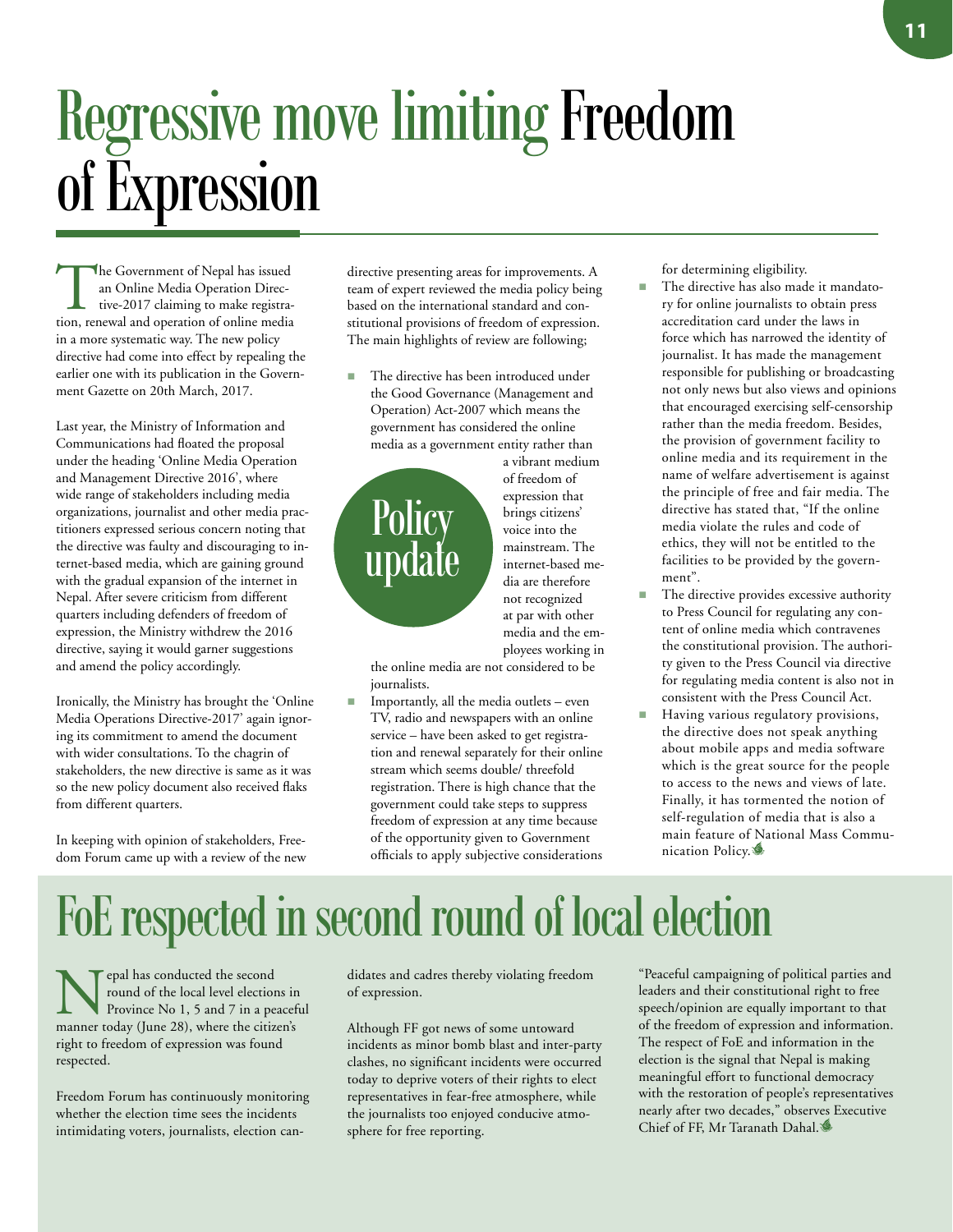## Media mission in Far West Political loyalty against professionalism



Discussion with Far-west journalists

Freedom Forum recently mobilized its<br>media mission in the far western region<br>the country. During the mission, the<br>team held interactions with the media nerse media mission in the far western region of the country. During the mission, the FF team held interactions with the media persons, writer, professor, senior security officials and the local administrations on the overall issues of freedom of expression. It visited the office of the journalists- Khem Bhandari and G Batta- who were detained for a day by the local security over a news reporting and garnered information from both sides.

The journalists, security officers and chief districts officers from Kailali and Kanchanpur districts were asked to put forth their views on whether there was favourable atmosphere for political parties/leaders/cadres for peaceful election campaigning, whether journalists were working without any fear and suppression and enjoying

the atmosphere for free reporting, and whether the media was inclusive and missing anything.

Separate meetings were held with the journalists, and security officials and local administration. In Kailali interaction, seven journalists from various media outlets participated in the interaction while Chief District Officer and Superintendent of Police had the interaction together. Even a noted book writer Ram Lal Joshi and a College Professor was interacted together. Similarly, the mission team held interaction with ten journalists in Kanchanpur district.

Various sorts of views were expressed by the participants on the overall issues of freedom of expression. Most of them said the entire media was now focused on election issues at present because the Province No 7 was holding the

second round of the local level elections on June 28. According to them, the region was not facing any hostile situation for the practice of FoE and information. The local security officials and the administrations said they were fully committed to protecting citizens' FoE.

Deputy Superintendent of Police in Kanchanpur district, Bhim Dahal, who is also the Spokesperson of the District Police Office, said, "Election campaign is peaceful in the district. We've friendly to media, and with RTI laws."

He added that the detainment of editor Khem Bhandari and G Bhatta was followed after a complaint was filed at the District Police Office, seeking action under Some Public Offence Act. The case was still under investigation, he asserted.

On the other hand, editor and publisher of Manashkhanda daily, Bhandari argued that the police released them a day after the detainment as they did not find any proof of public offence with his news writing.

Some journalists however admitted that their affiliation to the political party was making them practice self-censhorship because they could not write any wrongdoings and irregularities of the political parties and leaders they are loyal to the political parties. While inflating news of one political party and reducing of other, it could invite threat/attack to media persons, they added.

| <b>Press Freedom Voilation Factsheet</b> |  |  |
|------------------------------------------|--|--|
|------------------------------------------|--|--|

| S.N | <b>Date</b> | <b>Place/Province</b> | Incident                                                                   | <b>Total no. of Journalists</b><br>affected |            | Journalists/ Media house directly Affected                                                                                                                                     | Remarks                                                                        |
|-----|-------------|-----------------------|----------------------------------------------------------------------------|---------------------------------------------|------------|--------------------------------------------------------------------------------------------------------------------------------------------------------------------------------|--------------------------------------------------------------------------------|
|     |             |                       |                                                                            | <b>Directly</b>                             | Indirectly |                                                                                                                                                                                |                                                                                |
|     | April 26th  | Kathmandu (3)         | Police manhandle reporter while reporting                                  | 1                                           |            | Rupani GM, Lightnepal (news portal) (1)                                                                                                                                        |                                                                                |
| 2   | May 2nd     | Kathmandu(3)          | Contempt of court case filed                                               | 4                                           | 63         | <b>Kantipur Daily</b>                                                                                                                                                          |                                                                                |
| 3   | May 3rd     | Kathmandu(3)          | Death threat by Lalitpur Forest Officer                                    | $\mathbf{1}$                                |            | Shivahari Ghimire, Nagarik Daily                                                                                                                                               |                                                                                |
| 4   | May 6th     | Kathmandu(3)          | EC issued letter to remove public poll                                     | 35                                          |            | Setopati.com                                                                                                                                                                   |                                                                                |
| 5   | May 6th     | Kathmandu(3)          | Death threat to film journalist                                            | $\mathbf{1}$                                |            | Manish Dahal, Film journalist                                                                                                                                                  |                                                                                |
| 6   | May 9th     | Nuwakot (3)           | Manhandled by police persons                                               | 4                                           |            | Dev Chandra Bhatta (Annapurna Post), Ramhari Gajurel (ratopati.<br>com), Rakesh Dangol (Friends FM 90.9 MHz) and Jagadish Khanal<br>(Radio Jalapa)                             |                                                                                |
| 7   | May 2nd     | Rukum (5)             | Arrested on charge of public offence                                       | 1                                           |            | Hari Bishnu Oli (Sikshya Sanjal weekly)                                                                                                                                        |                                                                                |
| 8   | May 11th    | Makwanpur (3)         | Arrest attempt                                                             |                                             |            | Tilak Adhikari (Janata Jindabad Weekly)                                                                                                                                        |                                                                                |
| 9   | May 10th    | Kathmandu(3)          | Arrest                                                                     | $\overline{2}$                              |            | Thakur Pd. Timalsena and Yogesh Baral                                                                                                                                          |                                                                                |
| 10  | May 8th     | Kathmandu(3)          | Threats through Facebook and Twitter                                       | 2                                           | 65         | Balaram Baniya and Krishna Acharya (Kantipur daily)                                                                                                                            |                                                                                |
| 11  | May 14th    | Kathmandu(3)          | Manhandled by police person                                                | $\mathbf{1}$                                |            | Binod Bista (Naya Patrika)                                                                                                                                                     |                                                                                |
| 12  | May 17th    | Sindhuli (3)          | Attacked by police persons                                                 | 1                                           |            | Rabindra Bhattarai                                                                                                                                                             | Dudhauli Khabar News Portal                                                    |
| 13  | May 24th    | Gorkha (4)            | Kept in detention for 10 days                                              | $\mathbf{1}$                                |            | <b>Bikash Bhattarai</b>                                                                                                                                                        | Janata TV                                                                      |
| 14  | May 26th    | Pokhara (4)           | Women journo issued death threat through Facebook                          | 0                                           | 51         | Working women journalists in the district                                                                                                                                      | Defamation of women journo                                                     |
| 15  | Jun 5th     | Birgunj (2)           | Reporter attacked by unknown gang over news                                | $\mathbf{1}$                                |            | Anup Tiwari                                                                                                                                                                    | <b>Radio Birguni and Mountain TV</b>                                           |
| 16  | Jun 8th     | Humla (6)             | Radio Karnali vandalized and Radio journo attacked by<br>group of teachers | $\mathbf{1}$                                | 6          | Arjun Bohara (Radio Karnali)                                                                                                                                                   | Reporter received injury on<br>head and loss of property of<br>around 2 lakhs. |
| 17  | Jun 10th    | Bhaktapur (3)         | Photojournalsits mistreated and threatened of attack                       | 6                                           |            | Ratna Krishna Shrestha and Ramesh Giri (RSS), Leela Shrestha<br>(Kantipur), Sudip Kumar Poudel (Medianp), Nabin Adhikari<br>(Online khabar) and Barsha Shah (currentnewsnepal) | Insecurity to cover news for a<br>serious issue                                |
| 18  | Jun 17th    | Kanchanpur (7)        | <b>Editors arrested over news</b>                                          | 2                                           | 30         | Publisher/Editor Khem Bhandari and Executive editor Ganesh<br>Dutta Bhatta (Manaskhanda Daily)                                                                                 | Newspapers couldnot be<br>published (3500*2 copies)                            |
| 19  | Jun 29th    | Bhojpur (1)           | Security persons stopped reporters from entering Vote<br>counting site     | 5                                           |            | One from each of Kantipur daily, Nagarik daily, Annapurna Post<br>daily, Naya Patrika daily and Ujjyalo online                                                                 | Reporters had to rely upon<br>secondary sources for update                     |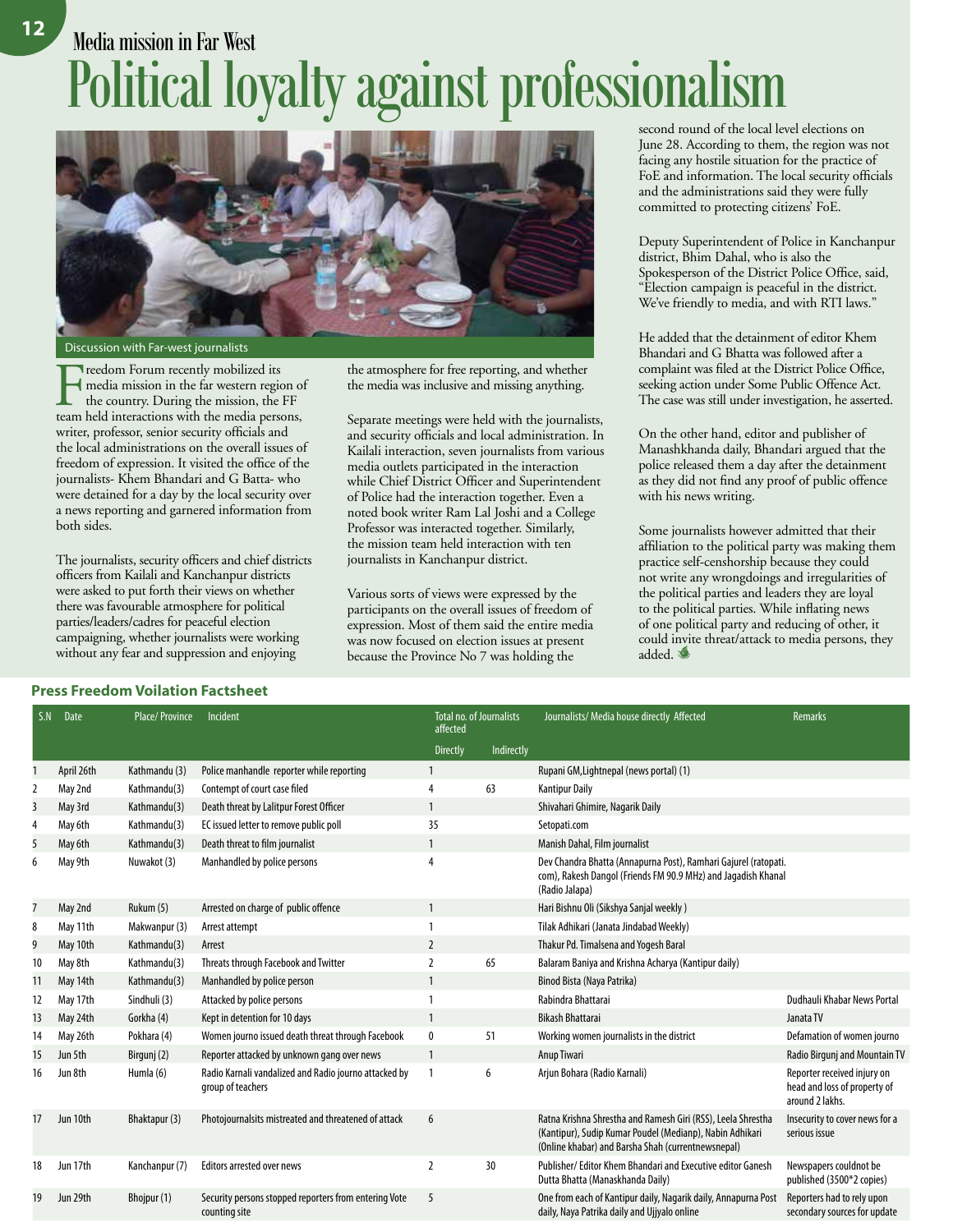#### *...Continued from page 1*

*Press Council's plan to conduct license exam for journalists:* Press Council Nepal, a State agency to see code of conduct on journalists, brought a preliminary draft of the Journalists' Code of Conduct-2016. The efforts were made by the Council to classify journalists and making journalists to take eligibility exams signals State may control media and journalists, which doesnot suit democratic practice, as it violates freedom of expression.

*Wages of Journalist:* It is a **positive step** that the government had fixed monthly wage of working journalists at Rs.19, 500 in minimum to be effective from 16 July 2016. The government made this decision after the recommendation by the Minimum Wage Fixation Committee. However, it needs proper implementation.

*Online Media Directive:* Online Media Operation Directive 2017 was published in the gazette on March 20, 2017, which is without any fundamental difference from the earlier version.

The Directive was brought under the Good Governance (Management and Operation) Act-2007 which suggests that the government has taken online media only as a medium for good governance and as a government entity to deliver service rather than as a vibrant medium to boost the practice of freedom of expression and bring citizen's voice in the main stream.

### **The Directive is oriented towards control of internet-based media.**

Even a writ petition was filed at Supreme Court against the Directive issued on March 26. The petition demanded the SC to repeal the Directive, arguing that it was against freedom of expression, right to information and the constitutional provisions.

### **Impunity Watch**

*It is laudable that impunity relating to the crimes against journalists is being addressed though slowly,* 

District Court Dhanusha issued a decision to remand an accused of Arun Singhaniya's murder- Sanjay Saha- to custody on December 1, 2016. Judge Deepak Kumar Dahal issued the order on the basis of evidences presented. Singhaniya was the Chairperson of Radio

Today Communications group. He was shot dead at local Shiva Chowk of Janakpur city on March 1, 2010.

Janakpur High Court upheld the District Court Dhanusha's decision of life imprisonment to murderers of journalist Uma Singh. In the verdict issued on March 15, three convicts of Singh's murder- Nemlal Paswan, Umesh Yadav alias Swamiji and Singh's sister in law Lalita Devi Singh were sentenced life imprisonment with confiscation of entire property.

Despite this, the cases of crimes against journalists (killing and disappearance during the armed insurgency in Nepal) are waiting justice, for long.

### **Some highlights**

- A news portal newssewa.com operated from Kathmandu was blocked in February 2017, over the news it published. News was about an effort of a senior police official- Deputy Inspector General (DIG) to hide own misdeeds. Two other websitesarthiknews.com and karnalikhabar.com were also blocked by the Nepal Telecommunications Authority (NTA) upon the request of Nepal Police. Latter two media were blocked also on the similar reason, FF believed.
- $A$  team of journalists was threatened by Suresh Chandra DC, Assistant Forest Officer, through Facebook on February 3, 2017 over a news story on massive illegal deforestation in Jorayal area of Doti published on many newspapers and online news portals. Doti is the district which lies in the far western region of Nepal.
- Correspondent with Image Television channel and setopati.com, Anil Tiwari, was attacked by police persons while reporting a protest against Parsa District Court's verdict on 1 December 2016.
- A petrol bomb was hurled against a group of three photojournalists namely, Keshav Thapa of The Kathmandu Post, Shreedhar Poudel of Online Khabar and Manoj Thapa of Metro FM 95.6 by an unidentified gang on March 28. The attack took place while they were reporting on the clashes between Police and various student unions protesting against the Free Student Union's election at Ratna Rajya Laxmi Campus in the Kathmandu Valley.
- The Film Development Board Nepal denied the approval for the development

of a movie named "Gajabaja", directed by Ganesh Dev Pandey (Tuka Entertainment) merely because of its 'title' (Gajabaja). Director and the producers of the film shared the information with Freedom Forum that FDB denied approval to the film arguing that the term 'gaja' (marijuana) would promote marijuana. Gaja is contraband in Nepal. The FDB refused to recognize the film merely because of its title, they said, adding that it was denied production since February 2016. When the line ministry was inquired about this, it too said the word 'gaja' could be omitted, as it would not give good message.

### **Conclusively,**

- Although political parties and free press are equally important pillars of democracy, the lack of political culture among the political parties/leaders and their cadres, resulting in hostility to media is a serious problem. Unless the local cadres are made aware of the importance of free press, the media persons are continuously at the received end of uncultured politics. The written commitments of the political parties to free press need to materialize into practice.
- Low media literacy among the public and among the security persons especially the low level police persons draws similar concern that they are not receptive to journalists' right to free reporting. When security persons fail to segregate journalists from protest, the number of attack on journalists rises quickly. Here is the need of proactive role from State to protect and promote press freedom.
- With the rising use of internet-based media and their easy and quick accessibility, suppression of such media is highly likely by the State. Role of the internet-based media for free expression need to be internalized to improve democratic values.
- As the news of the disclosure of the financial irregularities and administrative malfeasance are most sought by the journalists, these issues are of course of the headache to the public officials. The antagonistic behavior they mete out to the journalists can be changed once they practice transparent and accountable governance.
- The Government while formulating the media policy needs to embrace the complete principle of freedom of expression, so that it would help pave way to guarantee free press.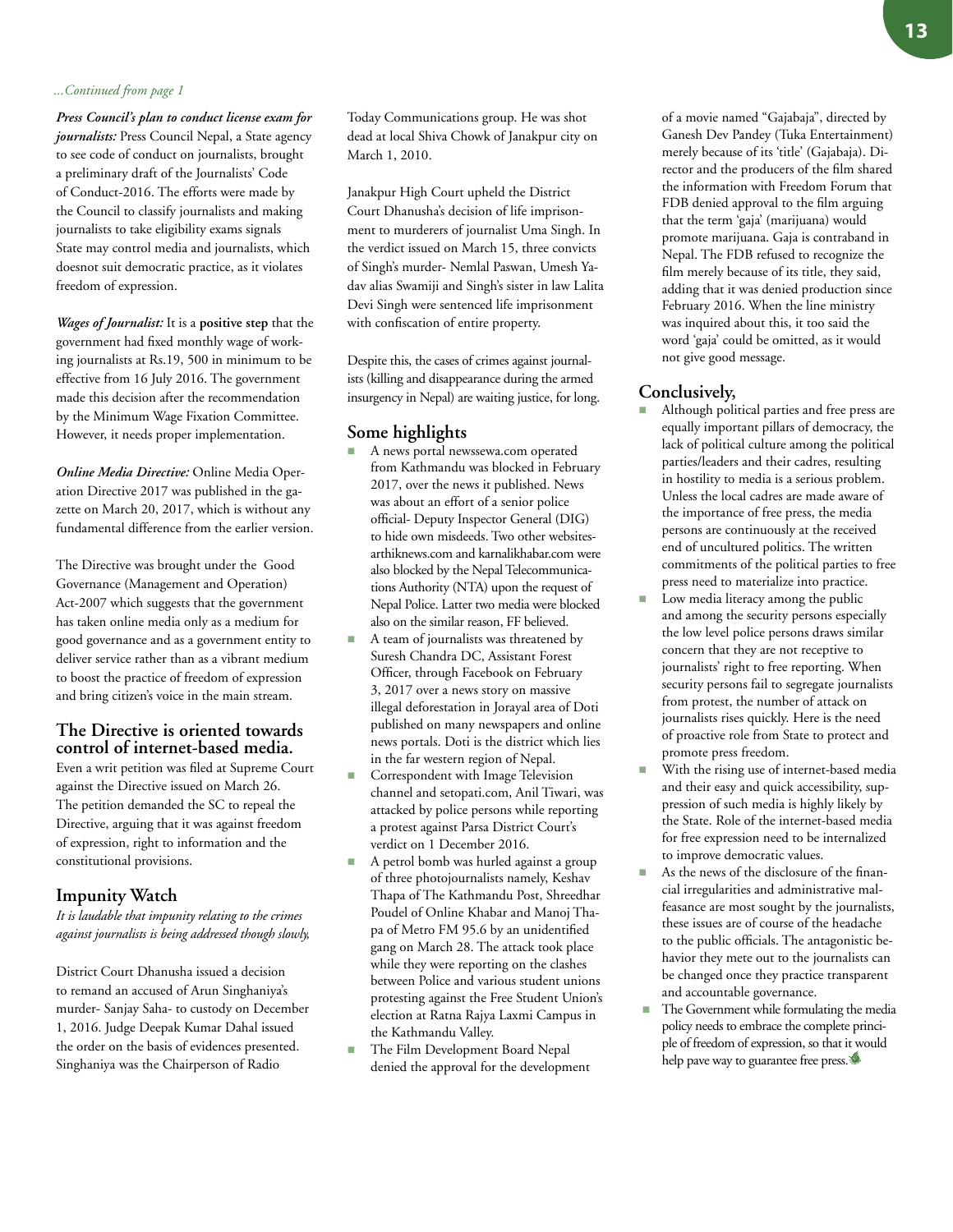### **GENDER CONTENT MONITORING REPORT**

# 6% Female Byline in 9 National **Dailies**

### **Background**

It is again the continuation of the<br>
monitoring of media contents<br>
find the presence of women in<br>
simificant newspapers published t is again the continuation of the monitoring of media contents to significant newspapers published from the capital city. The monitoring has gained relevance also in the background that the country is engrossed in local level elections ensuring remarkable participation of women. As the empowerment of women and their presence in State agencies and other sectors has long been an issue of advocacy, Freedom Forum's attempt to generate evidences and make recommendations to the concerned

### **Objective of the study:**

- To extract data as number of male/ females bylines and number of male/ female news source in the news contents of main news pages.
- To conduct a comparative analysis on percentage representations of males and females in Nepali media contents.
- To briefly analyze the nature of news stories as for perpetuating or challenging stereotypes against men or women.
- To find out whether the less represented women cover news related to politics/government or social/legal issues.

### **Limitations of the study:**

- The study does not cover all the bits such as entertainment, economics, technology, etc. of the national dailies.
- The study only picks eight main news stories from each newspaper once in a week as representative samples.
- The study report does not describe overall presence of men/ women in the respective media houses.
- The report is based only upon the contents scanned according to the methodologies.

### **Key Points:**

- Male bylines (53%) outnumbered female bylines (6%) and the unknown bylines as well (41%)
- The Annapurna Post daily scored the highest- 82% male bylines among newspapers studied, while the Kantipur daily con-

media outlet is certainly to draw the attention from the stakeholders. The monitoring period this time is three months from April to June 2017. Compared to the reports prepared in previous quarters, this report shows slight improvement with the rise of female journalists in news byline and as news sources. Although overall presence is not much different from the previous ones, the data from the individual newspapers shows some improvements.

The study is undertaken by adopting the tools and methodologies provided by Free Press Unlimited (FPU). FF

tained 13% female bylines (highest of all). Among total news monitored, 80% contained men, 9% female and 11% the secondary sources.

- Among total females, the Kantipur contributed to the maximum reporters (23%) and sources (16%).
- n 60% of 1,080 news titles fall under Politics and Government followed by 20% social and legal news.
- 51% of females reported on Politics and government whereas, only 25% of females reported on social and legal issues on the main news pages.
- Among the total, 47% news stories war-



3 4 8 65 66  $^{14}$ <sub>11</sub> 97 9 52 46 107 Annapurna Post Republica THE Kantipur Naya Patrika The Rising Length March 1935 Gorkhapatra Male **F**emale Don't know 120  $100 -$ 80 60 40 20 0 99 1011 3 46 3 99 19 4 19 71 18 86 97

monitored the same nine national dailies (Kantipur, Nagarik, Annapurna Post, Gorkhapatra and Naya Patrika in Nepali language and The Kathmandu Post, The Rising Nepal, The Himalayan Times, and Republica in English language. ) during the recent three months and prepared a comparative and analytical report revealing male and female in bylines and news sources. This activity is carried out with the financial support from Free Press Unlimited (FPU), a foundation based in Amsterdam, the Netherlands, working in freedom of expression issues across the world.

ranted further analysis thus, challenging stereotype and highlighting (in) equality. The data in the report showed considerable increase in women's participation as both news reporters and sources on all the nine media outlets.

### **Methodology**

As done in the previous study and analyses, the contents are picked from the same nine national dailies: Kantipur, Nagarik, Annapurna Post, Gorkhapatra and Naya Patrika in Nepali language and The Kathmandu Post, The Rising Nepal, The Himalayan Times, and Republica in English language. Eight news stories from

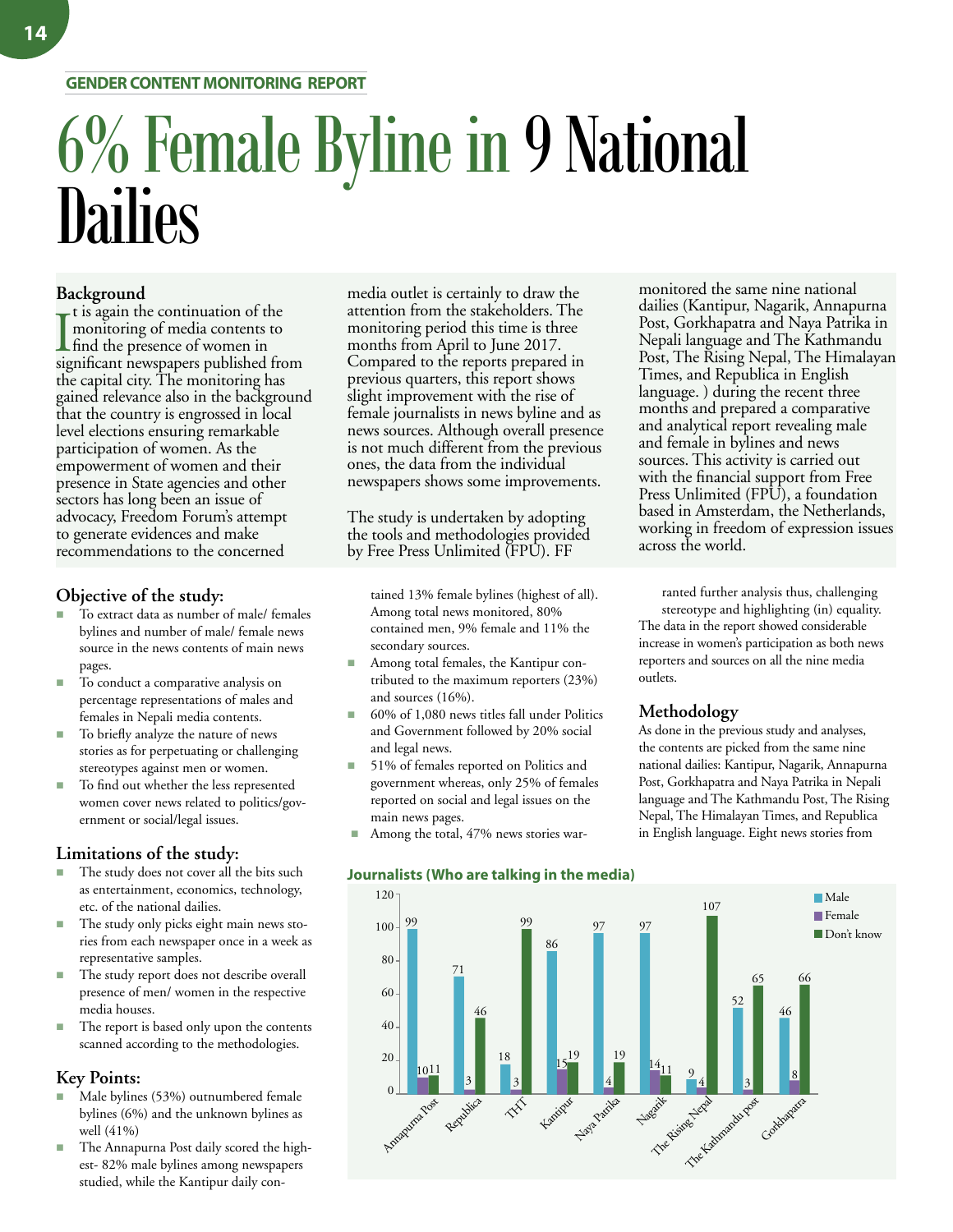### **GENDER CONTENT MONITORING REPORT**

main pages (1, 2, 3, 4 or 6) of each newspaper were randomly selected and scanned for derived variables once in a week (different days in different weeks); however, stories with named bylines were given first priority. The variables were recorded into a coding sheet provided by FPU. Figures derived in the coding sheet were then entered into Microsoft Excel and processed for presentation and tabulation.

Data were processed for comparing male versus female presence in news byline and sources, topic-wise distribution, stories showing gender (in) equality. Similarly, percentage of females reporting on political and social issues was also recorded.

### **Results:**

### *1. Journalists (Who are talking in the media)*

This study period observed relatively improved status of gender balance in byline contents of Nepali media. Among the media outlets monitored, The Rising Nepal still contributes to be have the least bylines followed by The Himalayan Times, Gorkhapatra and The Kathmandu Post whereas, Annapurna Post and Nagarik constituted maximum number of bylines. Annapurna Post scored the highest (82%) male bylines among others whereas, Kantipur contained 13% female bylines (highest of all) and The Rising Nepal contained 89% unknown bylines.

The news stories without specific names contained Himalayan News Service, Rastriya Samachar Samiti (RSS), Kantipur Reporter, NayaPatrika, Nagarik Reporter, Staff Reporter, Post Report, Gorkhapatra Reporter, etc. in the bylines.

Similarly, among those containing male bylines Annapurna Post (AP) stood first being followed by Nagarik and Naya Patrika (NP) sharing same, then Kantipur, Republica, The Kathmandu Post (TKP), Gorkhapatra, The Himalayan Times (THT) and The Rising Nepal (TRN) containing the least.

The highest female representation was found in Kantipur, followed by Nagarik, AP, Gorkhapatra, TRN, Naya Patrika, and Republica, THT, and the TKP.

Amongst all, male bylines (53%) outnumbered female (6%) and unknown (41%). Looking back to the data from January-March, where THT, TKP and NP had 1, 0 and 1 female bylines; this time they have come up with 3, 3 and 4 respectively.

*2. Sources (Who are talking in the stories)* The data revealed that main news of the Nepali

media outlets still prefer male news sources to their female counter part resulting 80% male sources in contrast to 9% and 11% female and secondary sources respectively. Among all, Kantipur and Nagarik dailies contributed to the highest peak for all kind of news sources; men, women or secondary.

Secondary sources refer to data, reports, proposals, statements, amendment bills, court bills, orders, press releases, manifesto, etc.

This time, Kantipur tops the list followed by Nagarik, for covering maximum number of both male and female sources. Though overall data on women sources is considerably low; comparing to the previous reports, it looks progressive.

Increase in the participation of women in the news stories may be linked to the current political atmosphere of Nepal- it is in course of shaping the local level by holding the local level elections.

THT contained maximum number of secondary sources (17%) amongst all. Similarly, in case of primary sources, Kantipur contained 16% men and 16% women quoted as news sources securing maximum among others.

#### *3. Topic-wise distribution of News stories*

After coding the titles of the selected news stories as per the methodologies provided by FPU, the stories were assembled so as to differentiate their category. After tabulation, study team found 60% of 1,080 news titles falling under Politics and Government category. Among remaining categories, Social and Legal category contained 20% followed by Science and Technology 13%, while Crime and Violence 6% and Celebrity, Arts, Media and Sports only 1%.



Maximum number of political news stories on main news pages is the reflection of local level poll during May and June. Similarly, legal cases such as impeachment motions, reconstruction and other developmental activities added to the Social and Legal category.

 Along with the ongoing election activities, news on crime and violence also were on rise. Hence this time, such news too found significant place on the main pages after those of science and technology. However, news on entertainment sector still lags behind any other on those pages.

The Nagarik daily reaches highest value of news under Politics and Government followed by Kantipur, Republica and Naya Patrika sharing same, whereas, THT contained least of all. Similarly, THT contained maximum news on science and technology while, TKP covered social and legal news the most after political ones.

Upon the analysis on gender divide on the basis of topic of news stories, 68% of males and 51% of females reported on Politics and Government, while only 19% of males and 25% of females reported on Social and Legal issues following



### **Sources (Who are talking in the stories)**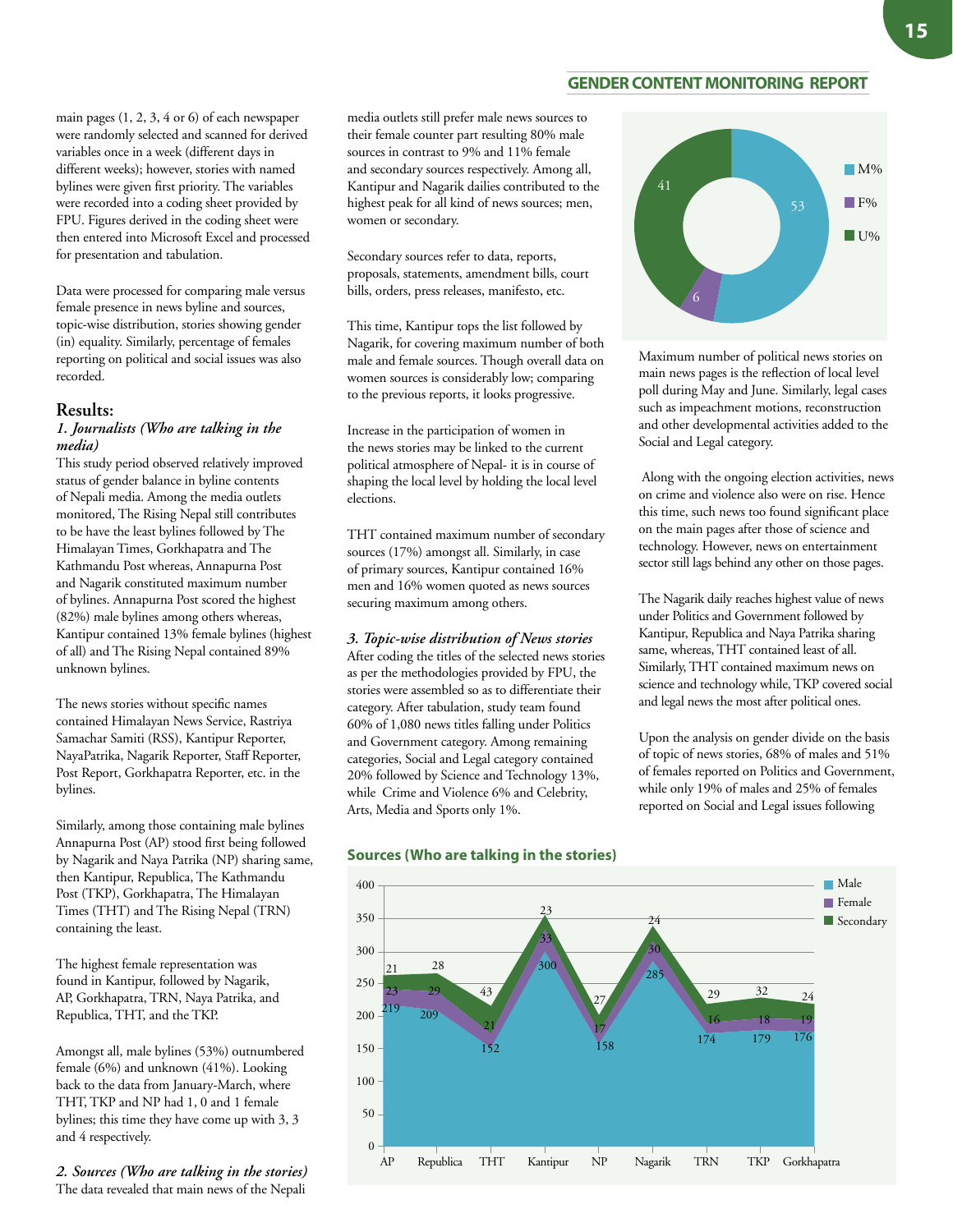### **GENDER CONTENT MONITORING REPORT**

others. The data clearly reflects election fever and political activities of the country during the study period.

### **Visit to media houses**

In course of the preparation of this report and learning the responses of concerned media houses on previous reports, FF team visited the newspapers offices and garnered editors' feedback.

Almost all editors admitted that their media had comparatively less number of females. However, they were univocal for increasing women journalists in their media.

They pointed out the limited human resource in the media fraternity behind existing gender disparity in entire Nepali media.

### *4. Stories warranting further analysis*

This section contains the news stories which demand further analysis under gender inequality and gender stereotype. Here, stories throwing light upon gender issues were categorized into four sections as shown in the figure below.

Among 165 gender biased stories, 34 were coded under Highlights (in) equality, where, less than 50% showed equality upon sources quoted. Similarly, 33 stories were about women and 21 challenged stereotype for men and women; one challenged stereotype of men too. It is interesting that the story challenging stereotype of mean is written by female reporter and is about women's issues.

The figure shows that Kantipur and Nagarik dailies contain maximum number of stories which warrant further analysis. These stories which are about women, show inequality in quoted sources and challenge stereotype have been coded under this section.

Maximum number of stories under warranting further analysis correlates to media containing maximum number of political news. Hence, this signifies political news lack significant number of women as source.

### *5. Brief analysis of the stories showing gender inequality (biasness)*

The news stories typically about women, showing inequality, and women in challenging or submissive roles have been coded under this title. Below is the brief description on why those stories have been coded under the title.

*a. Dhaulagiri's only women candidate (Naya Patrika, April 17, Parbat):* The story says that only a woman candidate has given her candidacy for the first phase local level poll from one of the municipalities of Parbat district. Filing of





candidacy by single woman challenges stereotype and together shows our society is gradually moving towards gender equality.

*b. Nuwakot DAO denies 3 siblings citizenships in mother's name (The Kathmandu Post, April 6, Nuwakot):* Despite Constitution's provision to confer citizenships on children in their mother's name, the news describes about the case where 3 children of Rajani Thapa from Nuwakot district were denied citizenship certificate in mother's name. Her husband has been missing for 14 years. Even though Rajani is a Nepali citizen and has been living in Nepal, she has to prove that her husband too is Nepali. This depicts poor status of single mothers who, in case, are unable to prove their husbands' identity are getting their children subjected to deprivation of fundamental rights in their own country. Hence, the story draws sheer inequality.

*c. Women still ignorant about safe abortion laws (The Rising Nepal, June 2, Kathmandu):* Lack of awareness and information about laws and availability of abortion services, life of women needing to undergo abortion have been havoc, reads the news. The story describes two cases where women had to face dreadful condition following unsafe abortion where one of them lost her life. One of the experts is quoted that only 38% women know that abortion is now legal in Nepal. Hence, this draws serious concern over illiteracy and perpetuating stereotypes among rural females in some parts of the country.

*d. Politics to end discrimination (Kantipur, May 17, Lalitpur):* The news is based on commitments of a dalit woman Ranju Tilangi who has been elected as municipal member. She said that she would fully dedicate her time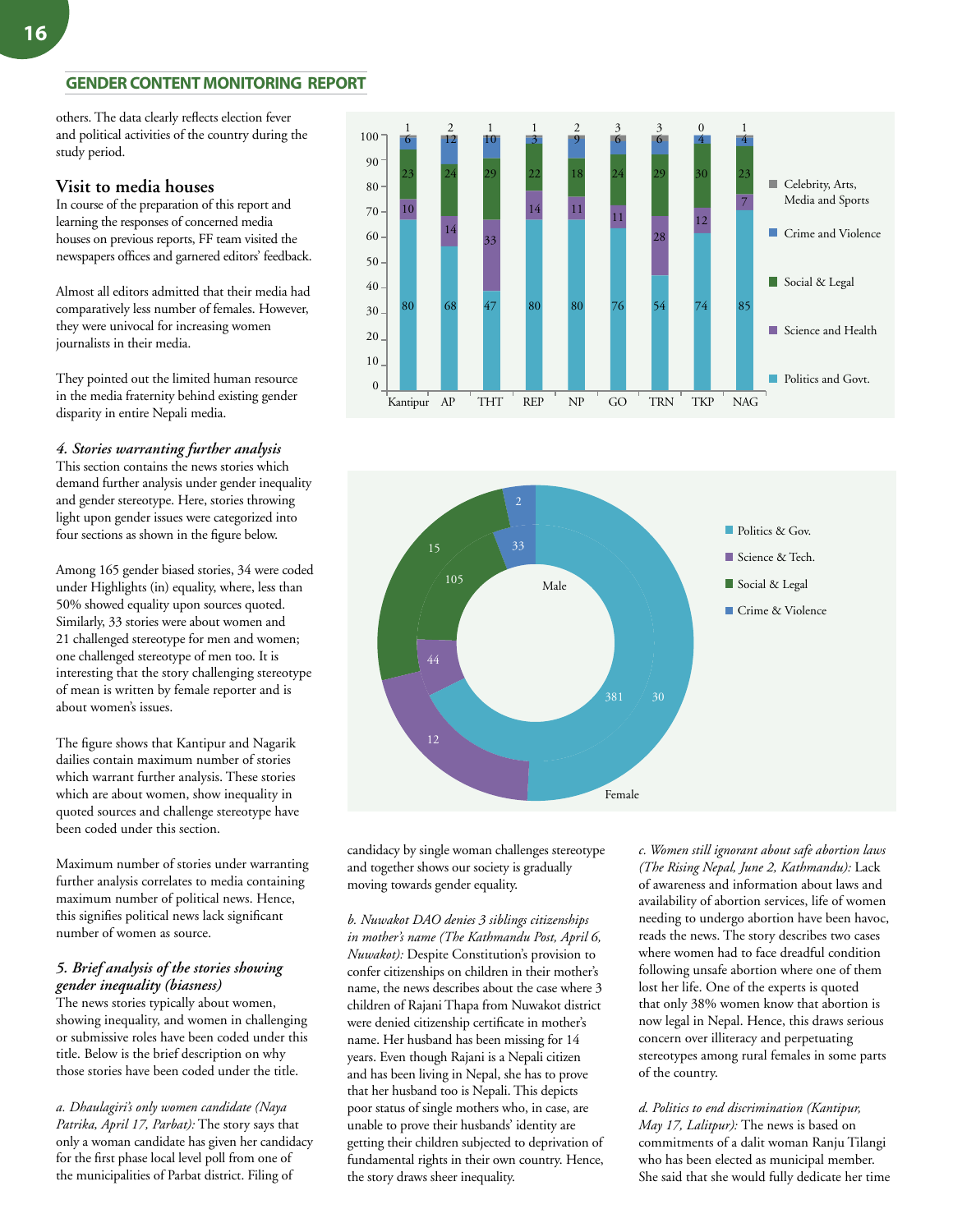to work against social discrimination. The story depicts gender equality and challenging stereotype of female after this local level election where there is the constitutional provision to mandatorily allocate two of the candidacies for females.

*e. Women fill in for men in quake reconstruction (Republica, May 26, Hetauda):* After the devastating earthquake, women in the rural areas have been actively working for reconstruction of houses. The news also says that husbands of those women even laughed at them for taking over construction responsibilities but still they carried out their jobs skillfully and willfully thus, making their life financially secure. Hence, the story clearly challenges stereotype of women even in the rural areas.

*f. Males also face restrictions when women menstruate (The Himalayan Times, June 13, Kathmandu):* When women menstruate, even in urban educated areas they are isolated considering impure, says the news story. It also says that when women menstruate, not only the concerned women, but also male members of the family along with other members suffer at home. During this period, males are responsible to carry out household works in the kitchen and in most cases; important rituals and functions at home are even cancelled. Hence, the story challenges stereotype of males as looking after household jobs.

*g. Wish of 86-year old rural municipal member (Nagarik, May 17, Dhading):* This local level poll even elected an octogenarian woman from Dalit community in Dhading who wishes to work for the community of elderly people and their benefits. She was able to defeat her 25- year old competitor. More than being a politician she is a social worker, reads the news. Hence, during this poll many more women got opportunity to come forth and show their ability towards society transformation which clearly challenges stereotype about women in the society.

*h. Order to stop Impeachment (Annapurna Post, May 5, Kathmandu):* The news story is about a female Chief Justice Sushila Karki who has been filed impeachment motion because of which she had to be suspended of her job for few days. However, the Supreme Court later issued an order to continue her job at the same position. The impeachment motion was filed against her for her decision on appointment of Inspector General of Police. Registering the impeachment motion against judicial values and Chief Justice's activities depicts how women's works are portrayed in the society thus, showing inequality.

*i. Kanwar community women deprived of voting without citizenship (Naya Patrika, June 20, Jhapa):* The news is about a marginalized community where women do not have their own citizenship. While asking about election, they said that election is about voting but why and who to vote is a question for them. This depicts how poor and backward are they regarding social education and their basic rights. In some cases, even their husbands are not ready to go for the process for getting them citizenship. Hence, the news shows gender inequality as well as perpetuates stereotype for both male and female.

*j. Constitution amendment to make it inclusive: Deuba (Gorkhapatra, April 29, Lalitpur):* The news covers press meet of a political party where four male politicians' voices are heard and quoted but lacks women's voice. Despite presence of few women in the party, their voices were not presented in the news drawing question of gender equality. It is the inequality witnessed in the news sources.

### **Conclusion**

The three-month-long study of the contents has revealed gradual improvement on the representation of women in Nepali media contents. Among total 1,080 news scanned, 77 warranted further analyses upon gender perspectives. Women journalists and news sources comprise only 6% and 9% respectively. Even though, overall data result same as it was, data in the individual newspaper show increase of women journalists as well as women as news sources in all selected media. Overall, news on politics and government was found dominant. During the first and second phase of local level



### **Stories warranting further analysis**

polls in the country, most of the stories are related to political and governmental issues; they still lack adequate women's participation and views. Among the nine dailies, Kantipur replaced Annapurna revealing maximum inclusion of females as both reporters and sources this time. Almost 51% female journalists reported on political and governmental issues whereas, only 25% reported on social and legal issues. Conclusively, in comparison to the previous reports considerable changes have been witnessed in the contents and representation of women.

### **Recommendations**

- Stories about women and those containing women in the pictures should also include their opinions and views.
- Even in the political and other social stories, search for new and appropriate sources should be widened through emerging new resources and women participations in multiple sectors.
- Incorporating the byline names of journalists may decrease unknown list and also reveal participation of more men and women journalists thus, deviating the curve.
- As the circumstances are tilting towards gender equity, news rooms and media house policy should also be designed so as to reflect equality, and reporting format should be changed towards throwing light upon the cases where men also replace women at their work.
- Once the editors take concrete initiatives to translate their verbal commitments they made with the FF team into action pertaining to the earlier reports, it would help increase female presence in the journalism..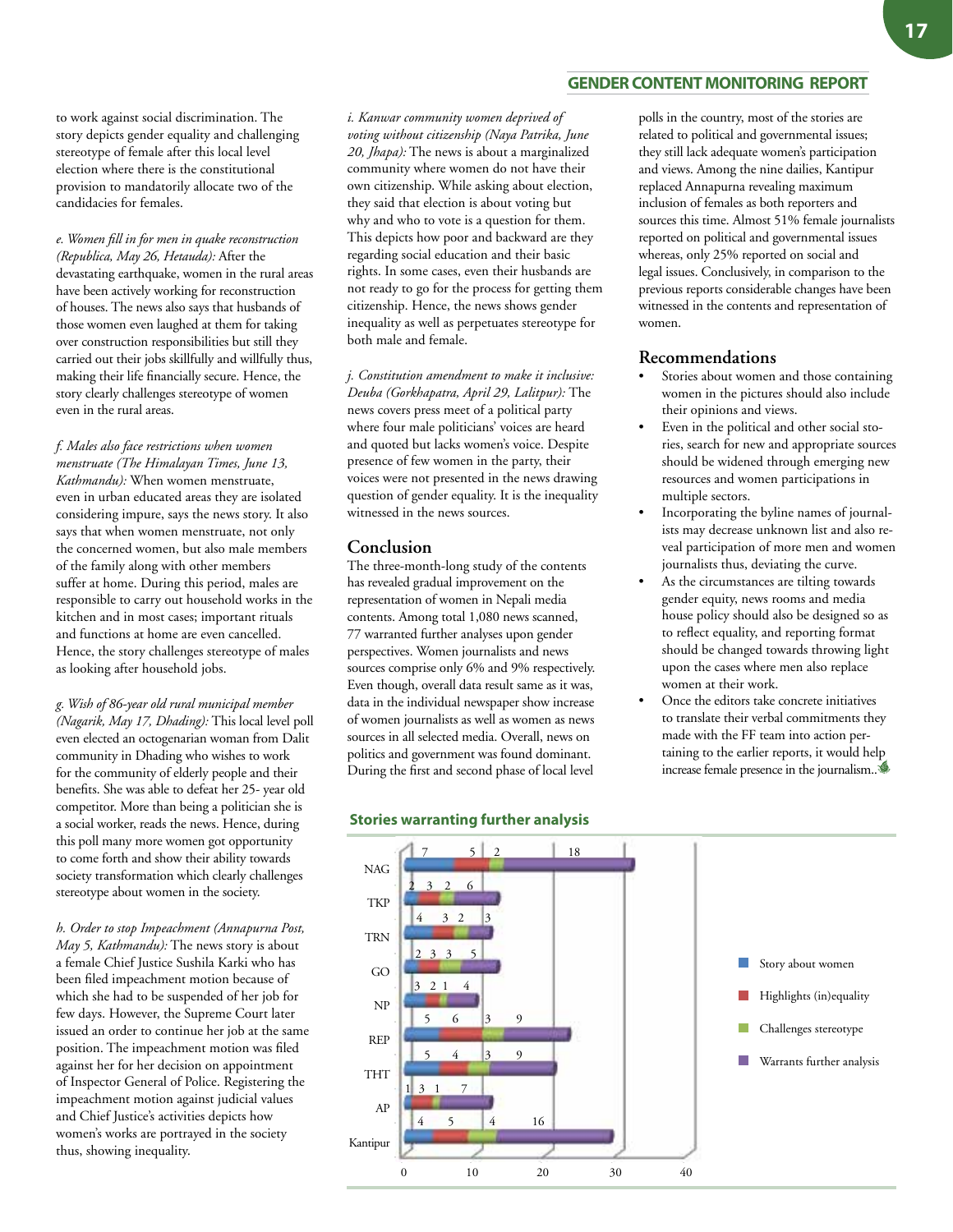## Govt. Reminded of UNESCO Concern Over Impunity on Crimes Against Journalists

Freedom Forum has reminded the government that the UNESCO Director General had enquired about the status of impunity relating to crimes perpetrated against media persons in Nepal.

FF talked to the Joint Secretary assigned to look after human rights issues at Office of the Prime Minister and Council of Minister (OPMCM) recently in Singha Durbar and made him aware that UNESCO Director General had written to Nepal government to

#### *TO:*

### *Puspa Kamal Dahal*

*Prime Minister of Nepal Office of the Prime Minister and Council of Minister Singhdurbar, Kahtmandu, Nepal CC:*

### *Bidhya Devi Bhandari*

*President of Nepal Dr. PrakashSharanMahat Foreign Minister of Nepal H. E. Ms Ambika Devi Luintel Permanent Delegate of Nepal to UNESCO [date]*

### *Your Excellency,*

*IFEX, the global network of 108organisations working to promote and defend freedom of expression worldwide, including in Nepal through our local member Freedom Forum Nepal, writes to you regarding the UNESCO Director-General's 2017 request to provide information on the status of judicial inquiries into the killings of7 journalists condemned by the Director General in Nepal from 2006 to 2016. We also encourage you to be forthcoming on general measures being taken to promote the safety of journalists and to combat impunity.*

*The biennial Director-General's report was commissioned by the International Programme for the Development of Communications (IPDC) as a means for States to demonstrate their commitment to addressing crimes against journalists and* 

know whether the government activities had addressed or were addressing the issues of impunity pertaining to the killings and disappearance of media persons since 2006 to 2016.

The Joint Secretary was not only made aware of the letter but also about the report FF produced: Legal Status of Journalists Killed and Disappeared from 1996 to 2016 in view of the letter that urged the government to consult this report.

Also, the government was informed about the

*media workers by providing detailed information on the steps being taken to achieve justice and end impunity.*

*In the Council's 30th session, it was resolved that the report would also serve as a monitoring mechanism for tracking progress towards Sustainable Development Goal 16.10 on access to information and fundamental rights, which UN member states unanimously adopted. In the same decision, it was noted that the report's value would be further strengthened through the collection of information on good practices.* 

*We are concerned by the fact that since 2011, Nepal has not responded to a single request for information made by the Director-General. We strongly encourage you toreconsider this trend of silence and submit the relevant updated information to UNESCO, also granting them permission to make it publicly available. Being an interim reporting year, your response will be included in both the upcoming 2017 World Trends in Freedom of Expression and Media Development reportas well as the 2018 report on The Safety of Journalists and the Danger of Impunity.*

*Since 2006, more than 800 killings of journalists and media workers have occurred worldwide. In over 90% of these cases, the perpetrators have gone unpunished. This type of extreme unchecked violence is the ultimate form of censorship and severely curtails the flow of information necessary for a peaceful, prosperous and democratic society* 

## FF in National/International Forum

■ Executive Chief Mr. Taranath Dahal participated in the IFEX Strategy Congress 2017 held in Montreal, Canada from June 12 to 15, 2017. The Conference marked 25 years of IFEX network in the defense of freedom of expression and information with the theme Voices to be Reckoned with.

■ Treasurer Mr. Kedar Dahal participated in

the IPI World Congress held in Hamburg, Germany from May 18 to 20, 2017. IPI is a global network of journalists, editors and media executives.

■ Media Monitoring Officer Mr. Narayan Ghimire attended a workshop named: 'Internet Policy and Advocacy: Research Methods Workshop for

Sustainable Development Goal no 16 (10) which has mentioned well about citizen's access to information and the atmosphere conducive to media freedom.

During the talk, the Joint Secretary said they would discuss the matter and would reply accordingly.

The draft of the letter UNESCO Director General wrote to Nepal Government as mentioned by the IFEX was--

*to flourish. The culture of impunity that has developed around this issue only makes it more likely that such crimes will continue to occur. For this reason, the issue of impunity for killings of journalists is one of the greatest threats to freedom of expression and information worldwide. For more information on how this issue has manifested in Nepal, please see Freedom Forum's recent study on impunity for media killings dating back to 1996.* 

*To ensure that your effortsare documented in the relevant reports, we call on your government to demonstrate your leadership and accountability by making your submission to UNESCO before 30 May 2017. In so doing, you will be helping to improve political will to address violence, building a global repertoire of best legal practices, and showing that attacks on freedom of expression in Nepalwill not be tolerated.* 

*We look forward to your response to this letter and to seeing updated information on the cases mentioned above made public in the relevant reports andon the UNESCO website. For more information visit: http://www.ifex.org/noimpunity http://www.unesco.org/dg-report*

*Sincerely, Annie Game,* 

June aue *Executive Director of IFEX*



South and Southeast Asia Actors' organized jointly by the Centre for Communications Governance under the National Law University, Delhi; the Annenberg School for Communication's Internet Policy Observatory, US, and Centre for Internet and Society. It has held in New Delhi, India, from 10 to 14 April. $\bullet$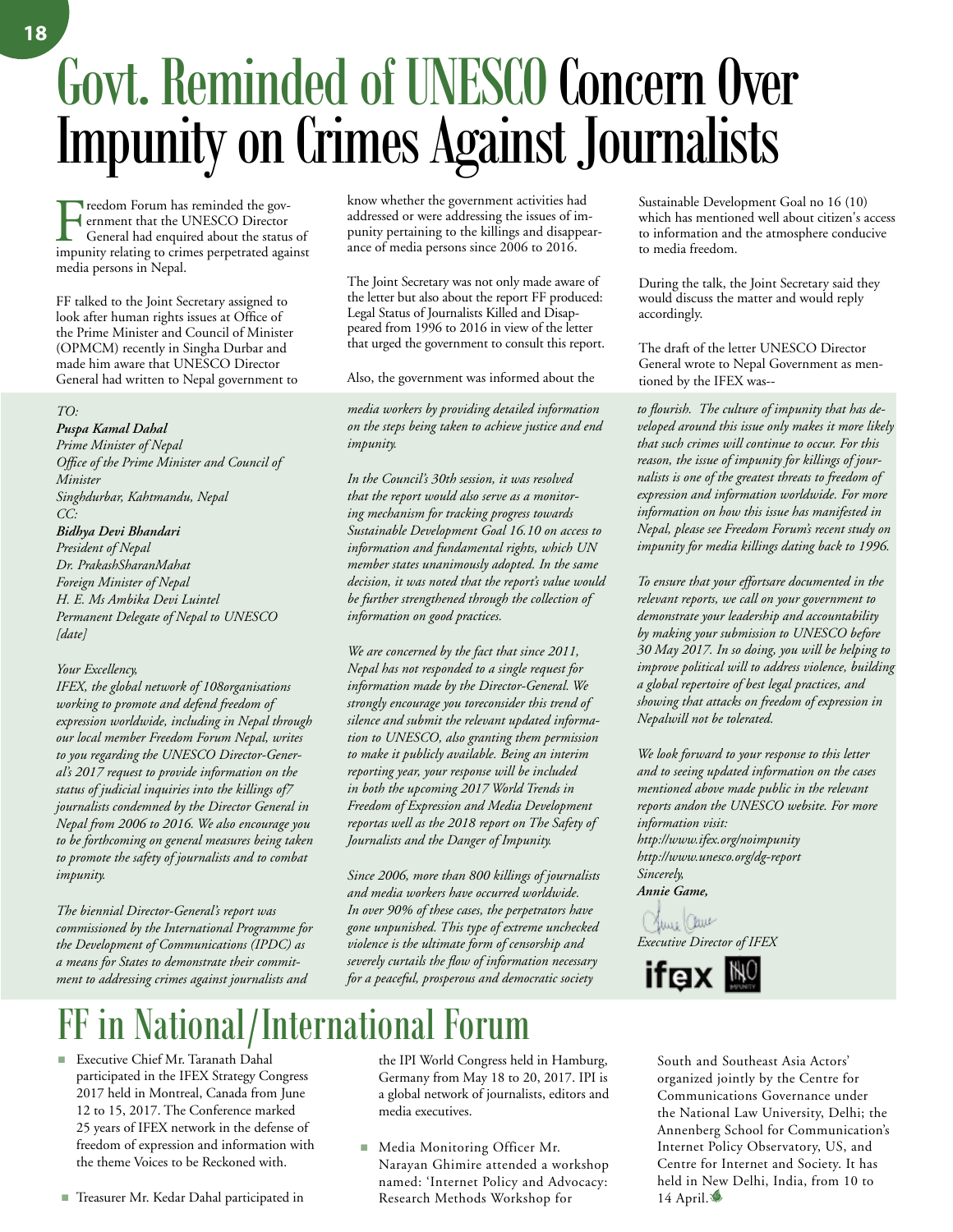# Self Disclosure Update

| <b>Type and Nature of Organization</b>                   | NGO working for Democracy, Right to Information, Freedom of Expression, Fiscal Transparency and Open<br>Data                                                                                                                                                                                                                                        |                                      |                                     |  |  |  |  |
|----------------------------------------------------------|-----------------------------------------------------------------------------------------------------------------------------------------------------------------------------------------------------------------------------------------------------------------------------------------------------------------------------------------------------|--------------------------------------|-------------------------------------|--|--|--|--|
| <b>Legal Status</b>                                      | Registered at District Administration Office Kathmandu. DAO Registration Number: 127/062/63, SWC<br>Affiliation Number: 18518                                                                                                                                                                                                                       |                                      |                                     |  |  |  |  |
| <b>Location</b>                                          | Adarsa Marga, Prasuti Griha Road, Thapathali, Kathmandu                                                                                                                                                                                                                                                                                             |                                      |                                     |  |  |  |  |
| <b>Staffs and Roles</b>                                  | Taranath Dahal: Executive Chief, coordinates overall organizational and administrative affairs                                                                                                                                                                                                                                                      |                                      |                                     |  |  |  |  |
|                                                          | Krishna Sapkota: Planning and Policy Advisor responsible for project design and planning and provides<br>advisory support on policy affairs.                                                                                                                                                                                                        |                                      |                                     |  |  |  |  |
|                                                          | Narayan Ghimire: Media Monitoring Officer, who coordinates media focused initiatives                                                                                                                                                                                                                                                                |                                      |                                     |  |  |  |  |
|                                                          | Aruna Adhikari: Finance and Administration Officer, looks after accounting and administrative affairs and<br>performs responsibilities as the Information Officer.                                                                                                                                                                                  |                                      |                                     |  |  |  |  |
|                                                          | Nanu Maiya Khadka: Gender Monitoring Officer, responsible for monitoring media content on gender<br>perspectives                                                                                                                                                                                                                                    |                                      |                                     |  |  |  |  |
|                                                          | <b>Kumar Chaulagain: Program Assistant</b>                                                                                                                                                                                                                                                                                                          |                                      |                                     |  |  |  |  |
|                                                          | <b>Manju Ojha: Front Desk Assistant</b>                                                                                                                                                                                                                                                                                                             |                                      |                                     |  |  |  |  |
|                                                          | <b>Rita Mangranti: Office Assistant</b>                                                                                                                                                                                                                                                                                                             |                                      |                                     |  |  |  |  |
|                                                          | <b>Project Staffs:</b><br>Sanjeeb Ghimire- Project Manager-EEMIR Project<br><b>Bhawana Poddar-</b> Program Officer-EEMIR Project<br><b>Bobbish Dhakal-Associate Finance Officer-EEMIR Project</b><br>Ashmita Pokharel- Legal Officer- SEFAS Project                                                                                                 |                                      |                                     |  |  |  |  |
|                                                          | <b>Project Name</b>                                                                                                                                                                                                                                                                                                                                 | <b>Supporting Agency</b>             | <b>Date of Signing the Contract</b> |  |  |  |  |
|                                                          | Open Budget Survey 2017                                                                                                                                                                                                                                                                                                                             | <b>IBP</b>                           | 7 June 2015                         |  |  |  |  |
|                                                          | <b>Enable Environment for Media</b><br>Law Reforms and Improved<br>RTI Practice (EEMIR) (CS-MAP)                                                                                                                                                                                                                                                    | <b>FHI 360</b>                       | 30 Dec 2016                         |  |  |  |  |
| <b>Ongoing Project Information</b>                       | Support to Enable<br>Environment for Free,<br>Accounatble and Sustainable<br>Media in Nepal (SEFAS)-No<br>News is Bad News.                                                                                                                                                                                                                         | <b>Free Press Unlimited</b><br>(FPU) | 4th May 2017                        |  |  |  |  |
|                                                          | Sustainable use of<br>Technology for Public Sector<br>Accountability in Nepal<br>(SUSASAN)                                                                                                                                                                                                                                                          | <b>CECI</b>                          | 17th April 2017                     |  |  |  |  |
| <b>Services Offered/Activities</b><br><b>Carried Out</b> | Research, capacity development and policy advocacy including media monitoring, trainings on RTI and<br>journalism, meetings, workshops, seminars and other campaigns to promote issues of democracy, RTI,<br>FoE, fiscal transparency, human rights, local governance. It also provides legal aid to journalists, media and<br>information seekers. |                                      |                                     |  |  |  |  |
| <b>Responsible Authority</b>                             | Chairperson: Hari Binod Adhikari, Executive Chief: Tara Nath Dahal                                                                                                                                                                                                                                                                                  |                                      |                                     |  |  |  |  |
| <b>Decision Making Process</b>                           | General Assembly: Making policies, rules and regulations of organization<br><b>Executive committee:</b> Formulation of action plans as per constitution of organization, rules and<br>regulation<br>Management team: Running projects and daily operational affairs and reporting timely to the Executive<br>Committee.                             |                                      |                                     |  |  |  |  |
| <b>Past and Current Activities</b>                       | Please follow the link: http://freedomforum.org.np/content/category/activities/                                                                                                                                                                                                                                                                     |                                      |                                     |  |  |  |  |
| <b>Information Officer</b>                               | Aruna Adhikari                                                                                                                                                                                                                                                                                                                                      |                                      |                                     |  |  |  |  |
| <b>Financial Information</b>                             | Freedom Forum received grants announcing Rs. 5766279.93 (April to June'17)                                                                                                                                                                                                                                                                          |                                      |                                     |  |  |  |  |
| <b>Official Website</b>                                  | www.freedomforum.org.np                                                                                                                                                                                                                                                                                                                             |                                      |                                     |  |  |  |  |
| <b>Publications of Freedom Forum</b>                     | Freedom Forum has over 50 Publications (printed) Please Follow the Link:<br>http://freedomforum.org.np/content/publications/                                                                                                                                                                                                                        |                                      |                                     |  |  |  |  |
| <b>Annual Report</b>                                     | http://freedomforum.org.np/content/publications/reports/annual-reports/                                                                                                                                                                                                                                                                             |                                      |                                     |  |  |  |  |
| <b>Mechanism for Information</b><br><b>Dissemination</b> | Websites- http://www.freedomforum.org.np/; www.nepalpressfreedom.org, and Newsletter-Free<br>Expression                                                                                                                                                                                                                                             |                                      |                                     |  |  |  |  |